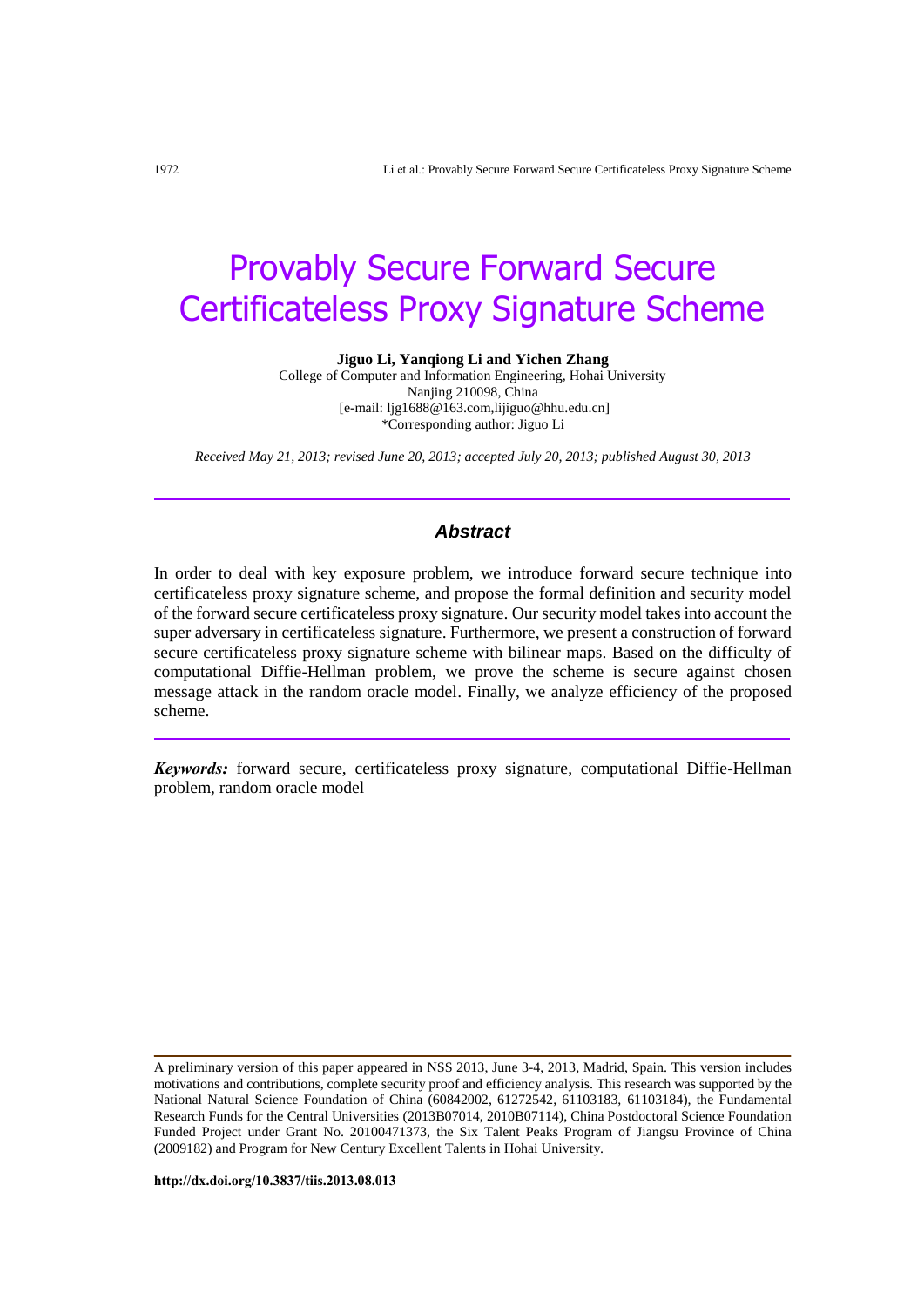KSII TRANSACTIONS ON INTERNET AND INFORMATION SYSTEMS VOL. 7, NO. 8, Aug. 2013 1973 Copyright ⓒ 2013 KSII

# **1. Introduction**

**I**n 1996, Mambo, Usuda and Okamoto [1] firstly proposed a proxy signature scheme, in which the proxy signer can sign the message on behalf of the original signer. Proxy signature has a lot of practical applications, such as mobile communications, distributed system and electronic auction, etc. In order to satisfy different situations, researchers proposed many extensions of proxy signature, including designed verifier proxy signature [2], ID-based proxy signature  $[3]$ , one-time proxy signature  $[4]$  and so on. However, we find that most of the proxy signatures are proposed in the identity based cryptography (IBC) setting or the traditional public key cryptography (PKC) setting. We know that IBC has key escrow problem while PKC has certificate management problem.

In order to solve the above problems, Al-Riyami and Paterson [5] firstly presented the certificateless public key cryptography (CL-PKC). Compared with PKC, CL-PKC does not require any certificates to ensure the authenticity of public keys. Moreover, CL-PKC overcomes the key escrow problem of IBC. Due to its advantage, many researchers have been interested in CL-PKC and some certificateless proxy signatures [6-9] have been proposed.

Nowadays, with the rapid development of computer and network, a growing number of cryptographic schemes are applied to unprotected environments such as mobile devices, thus the key exposure problem becomes more and more serious. Once the secret key is exposed, the security of the system will be lost. In order to minimize the damage caused by key exposure, the concept of forward security was put forth by Anderson in [10].

# **2. Related Work**

In 1997, Anderson [10] firstly introduced the concept of forward security in digital signature. In the forward secure signature scheme, the public key keeps unchanged in all time periods, while the private key updates in every time period. By this means, the past signature is still valid even if the private key in a time period is exposed. In 1999, Bellare and Miner [11] proposed a concrete construction of forward secure signature scheme. In their construction, they use the numbers of a binary tree to denote the total life time periods of the scheme. In every time period, the scheme derives a new private key from the private key of the last time period and uses it to sign messages. The public key remains unchanged in all time periods. In 2001, Itkis and Reyzin [12] put forward another forward secure signature scheme. The scheme can be verified effectively, but costs much time on private key generation and update algorithm. In 2002, Malkin et al. [13] proposed a forward secure signature in which the total number of time periods does not have to be fixed in advance. Moreover, the scheme can be based on any underlying signature scheme, and does not rely on specific assumptions. In 2004, Kang et al. [14] presented two forward secure signature schemes based on Diffie-Hellman group. The scheme is superior to Bellare and Miner's scheme in the time of key generation and update, and the time is fixed within the total time periods. In 2008, Alomair et al. [15] proposed a generic method to construct forward secure signature schemes from standard signature schemes. They also defined two notions of forward secure proxy signatures. Yu et al. [16] put forward another forward secure signature scheme with bilinear maps. The scheme requires few pairing operations in verification algorithm. Based on CDH problem, they proved the scheme was secure in the random oracle model. In 2009, Nakanishi et al. [17] proposed a forward secure group signature scheme based on the group signature with pairing, in which the complexity of the key update and signature verification is  $O(\log T)$ . At present, many scholars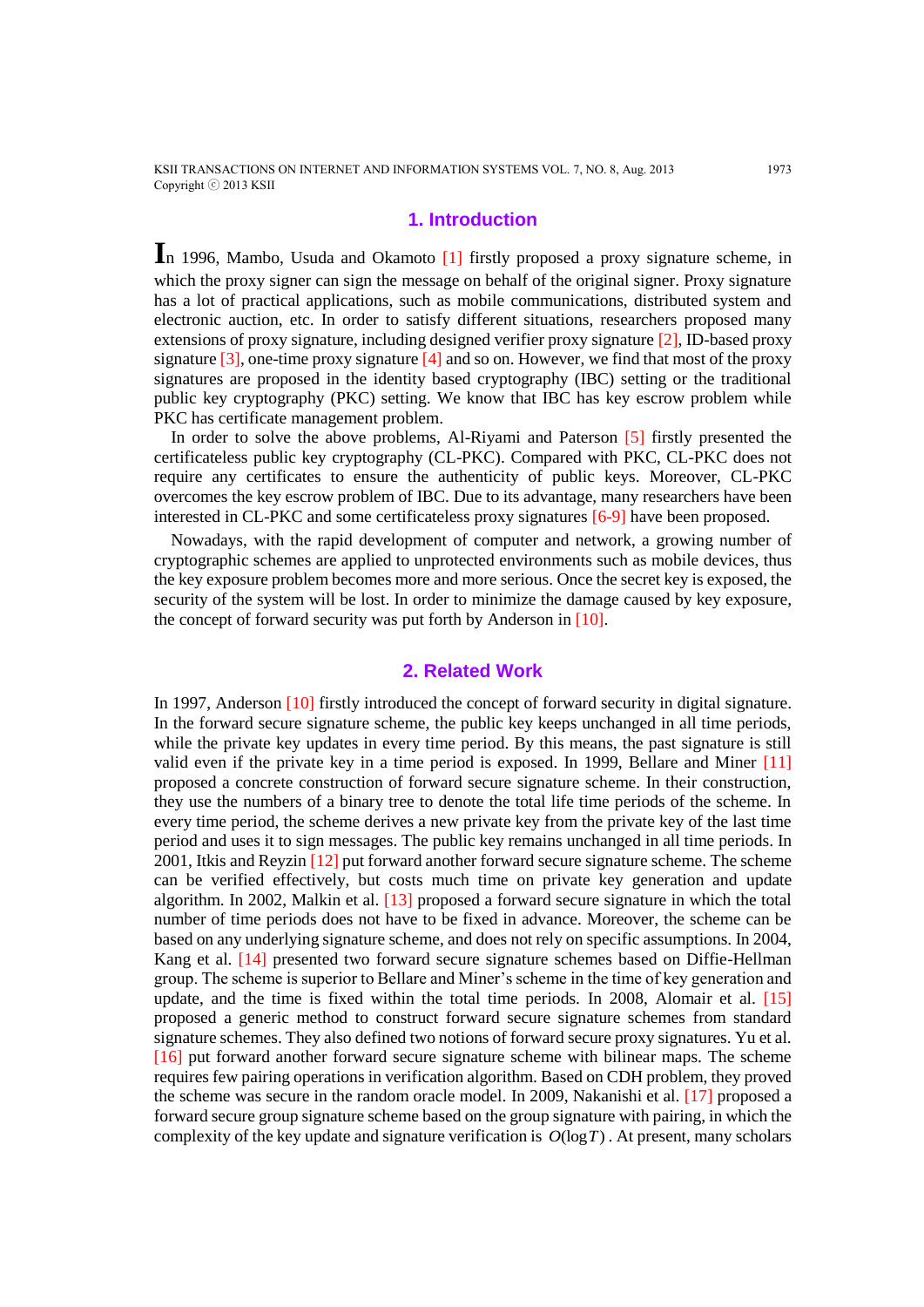and experts have proposed effective forward secure signature schemes [18-22]. Buchmann et al. [20,21] proposed an efficient post-quantum forward secure signature scheme with minimal security assumptions. Furthermore, they presented the first implementation of a forward-secure signature scheme on a smart card, which solved the problem of on-card key generation and reduced the key generation time. Abdalla et al. [22] proposed a forward-secure signature scheme with tighter reductions. They showed that the tighter security reductions provided by their proof methodology could result in concrete efficiency gains in practice.

*Motivations and Contributions.* In Asiacrypt 2003, Al-Riyami and Paterson [5] proposed the concept of certificateless signature. The advantage of certificateless public key cryptography successfully eliminates the necessity of certificates in the traditional public key cryptography and simultaneously solves the inherent key escrow problem suffered in identity based cryptography. Therefore, it is a very interesting topic to construct certificateless proxy signature.

It is obviously that there also exists key exposure problem in certificateless proxy signature. If the secret key of proxy signer is exposed, a malicious user can forge proxy signature instead of proxy signer, which will damage the benefit of original signer. Furthermore, all signatures that have ever been generated by proxy signer become invalid. Forward secure signature can guarantee that even if the current time period secret key is exposed, it would not affect the validity of previous signatures, which reduces the impact of key exposure. Based on this idea, Chen et al. [23] firstly proposed a forward secure certificateless proxy signature scheme in 2009, but they didn't give the formal definition and security model of the scheme. Moreover, they didn't prove the security of the scheme. In 2010, Chen et al. [24] proposed another forward secure certificateless proxy signature scheme, but they also didn't give concrete security proof. In this paper, we firstly introduce the formal definition and security model of the scheme, and propose a new forward secure certificateless proxy signature with bilinear maps. The security of our scheme is reduced to computational Diffie-Hellman problem. The scheme not only avoids certificate management problem, but also solves key escrow problem. At the same time, the scheme has forward secure property, which can solve the key exposure problem in certificateless proxy signature. Furthermore, we analyze efficiency of our scheme.

# **3. Preliminaries**

## **3.1 Bilinear Pairing**

Let  $G_1$  denote an additive group of prime order q and  $G_2$  be a multiplicative group of the same order. Let P denote a generator in  $G_1$ . Let  $e: G_1 \times G_1 \to G_2$  be a bilinear mapping with the following properties:

- Bilinear:  $e(aP, bQ) = e(P, Q)^{ab}$  for all  $P, Q \in G_1$ ,  $a, b \in \mathbb{F}_q^*$ .
- Non-degenerate:  $e(P,Q) \neq 1$  for  $P,Q \in G_1$ .
- Computable: There is an efficient algorithm to compute  $e(P,Q)$  for any  $P,Q \in G_1$ .

#### **Definition 1 Computational Diffie-Hellman (CDH) Problem**

Let  $G_1$  denote an additive group of prime order q, and P denote a generator in  $G_1$ . Given  $(P, aP, bP)$ , for some  $a, b \in \Box_q^*$ , compute  $abP$ .

The success probability of any probabilistic polynomial-time algorithm *A* solving CDH problem in  $G<sub>1</sub>$  is defined to be: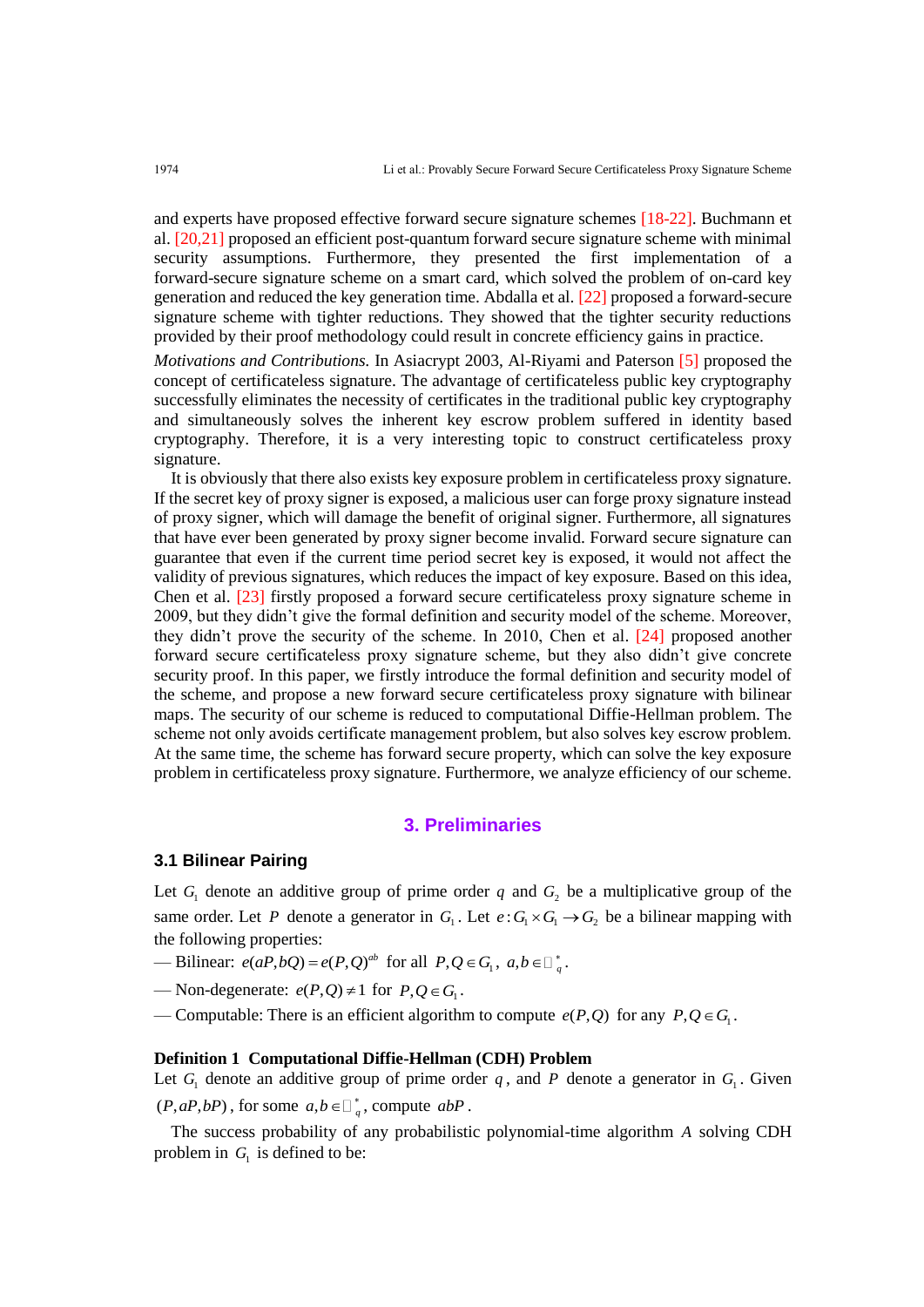KSII TRANSACTIONS ON INTERNET AND INFORMATION SYSTEMS VOL. 7, NO. 8, Aug. 2013 1975 Copyright ⓒ 2013 KSII

 $,$  $\mathord{\sim}_1$ 

$$
Succ_{A,G_1}^{CDH} = \Pr[A(P, aP, bP) = abP : a, b \in \square_{q}^{*}].
$$

The CDH assumption states that for every probabilistic polynomial-time algorithm *<sup>A</sup>* ,  $Succ_{A,G_1}^{CDH}$  is negligible.

# **4. The Concept and Security of Forward Secure Certificateless Proxy Signature**

## **4.1 The Concept of Forward Secure Certificateless Proxy Signature**

A forward secure certificateless signature scheme is defined by nine probabilistic polynomialtime algorithms: Setup, User-Key-Generate, Partial-Private-Key-Extract, Partial-Proxy-Key-Generate, Partial-Proxy-Key-Verify, Initial-Proxy-Key-Generate, Proxy-Key-Update, Proxy-Sign and Proxy-Verify.

- **Setup:** Takes a security parameter *k* and a total numbers of time periods *N* as input, it returns the master key s and system public parameters params. This algorithm is run by key generation center (KGC).
- **User-Key-Generate:** Takes system public parameters *params* , a user's identifier *ID* as input, it outputs a secret value  $x_{ID}$  and a public key  $P_{ID}$ . This algorithm is run by the original signer *A* and the proxy signer *B*.
- **Partial-Private-Key-Extract:** Takes the master key *s* and a user's identifier *ID* and public key  $P_{ID}$  as input, it outputs a partial private key  $D_{ID}$ . This algorithm is run by KGC.
- **Partial-Proxy-Key-Generate:** Takes system public parameters *params* , a warrant *<sup>m</sup><sup>w</sup>* , an original signer's identity  $ID_A$ , partial private key  $D_A$ , secret value  $x_A$  and public key  $P_{A}$  as input, it outputs a partial proxy key  $\sigma_{A}$ . This algorithm is run by the original signer *A*.
- **Partial-Proxy-Key-Verify:** Takes system public parameters *params*, a warrant  $m_w$ , an original signer's identity  $ID_A$  and public key  $P_A$ , and a partial proxy key  $\sigma_A$  as input, it returns true if the partial proxy key  $\sigma_A$  is correct or false otherwise. This algorithm is run by a proxy signer *B*.
- **Initial-Proxy-Key-Generate:** Takes system public parameters *params* , a warrant *<sup>m</sup><sup>w</sup>* , a partial proxy key  $\sigma_A$ , an original signer's identity  $ID_A$  and public key  $P_A$ , a proxy signer's identity  $ID_B$ , partial private key  $D_B$ , secret value  $x_B$  and public key  $P_B$  as input, it outputs a initial proxy key  $\sigma_{B}^{0}$ . This algorithm is run by a proxy signer *B*.
- **Proxy-Key-Update:** Takes system public parameters *params* , the current time period  $t(t>0)$ , a warrant  $m_w$ , a partial proxy key  $\sigma_A$ , an original signer's identity ID<sub>A</sub> and public key  $P_A$ , a proxy signer's identity  $ID_B$ , partial private key  $D_B$ , secret value  $x_B$  and public key  $P_B$ , a proxy key  $\sigma_B^{t-1}$  of last time period as input, it outputs the proxy key  $\sigma_B^t$ of current time period, and deletes the proxy key  $\sigma_b^{t-1}$  of last time period completely. This algorithm is run by a proxy signer *B*.
- **Proxy-Sign:** Takes system public parameters *params* , the current time period *<sup>t</sup>* , a message *m*, a warrant  $m_w$ , a proxy signer's identity  $ID_B$  and public key  $P_B$ , a proxy key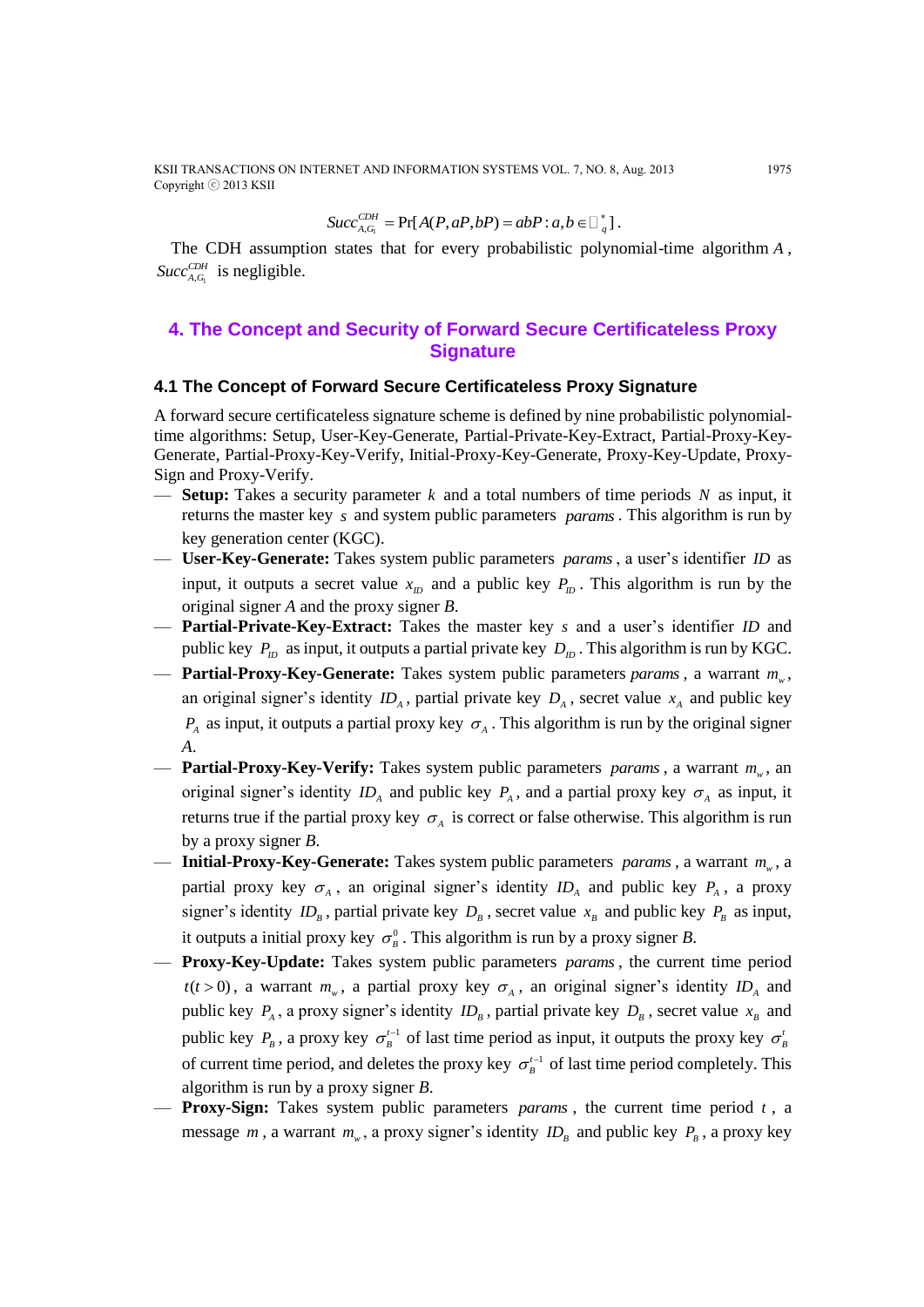$\sigma'_{B}$  as input, it outputs a proxy signature  $\psi$ . This algorithm is run by a proxy signer *B*.

— **Proxy-Verify:** Takes system public parameters *params* , a message *m* , a warrant *<sup>m</sup><sup>w</sup>* , an identity  $ID_A$  and public key  $P_A$  of the original signer *A*, an identity  $ID_B$  and public key  $P_B$  of the proxy signer *B*, the current time period *t* and a proxy signature  $\psi$  as input, it returns true if the signature  $\psi$  is correct or false otherwise. This algorithm is run by a verifier.

**Correctness.** We show that any forward secure certificateless signature generated by algorithm **Proxy-Sign** will pass through the verification in algorithm **Proxy-Verify**.

In our construction, proxy signer uses an updated proxy key  $\sigma_{B}^{t}$  to generate forward secure certificateless signature which correctness is ensured by that of the any secure forward secure signature scheme. Proxy key  $\sigma_B^t$  can be produced by  $\sigma_B^t \leftarrow$  **Proxy-Key-Update** *(Params,t,*  $m_{w}$ ,  $\sigma_{A}$ ,  $ID_{A}$ ,  $P_{A}$ ,  $ID_{B}$ ,  $x_{B}$ ,  $D_{B}$ ,  $P_{B}$ ,  $\sigma_{B}^{t-1}$ ) and  $\sigma_{B}^{0}$   $\leftarrow$  **Initial-Proxy-Key-Generate**(*Params*,  $m_{w}$ ,  $\sigma_{A}$ ,  $ID_A$ ,  $P_A$ ,  $ID_B$ ,  $x_B$ ,  $D_B$ ,  $P_B$ ), which correctness is essentially deduced to that of a partial proxy key  $\sigma_A$  and partial private key  $D_B$ . The correctness of  $\sigma_A$  and  $D_B$  can be guaranteed by that of the any secure certificateless signature scheme. If only every entity in our scheme correctly performs signature step. Then, for any signature output by algorithm Proxy-Sign defined in our construction, the algorithm Proxy-Verify will always output true. That is, **Proxy-Verify** (*params, m, m<sub>w</sub>,*  $\psi$ *, t, ID<sub>A</sub>, P<sub>A</sub>, ID<sub>B</sub>, P<sub>B</sub>) = true whenever for all*  $k \in N$ *,*  $m \in \{0,1\}^*$ *,*  $ID \in \{0,1\}^*$ , where  $\psi \leftarrow \text{Proxy-Sign}(Parameters, t, m, m_w, ID_B, P_B, \sigma_B^t)$ ,  $(parent, x, s) \leftarrow \text{Setup}(k)$ ,  $D_{ID} \leftarrow \text{Exp}(k)$  $\textbf{Partial-Private-Key-Extract}(Parameters, s, ID), \quad (x_{m}, P_{m}) \leftarrow \textbf{User-Key-Generator}(Parameters, ID).$ 

## **4.2 The Security Model of Forward Secure Cerificateless Proxy Signature**

According to the security model of forward secure signature scheme proposed in [11] and the super adversary security model of cerificateless signature scheme defined in [25], we put forward the security model of forward secure certificateless proxy signature.

There are two types of adversary in forward secure certificateless proxy signature:  $A<sub>I</sub>$  and  $A_{II}$ .  $A_{I}$  simulates malicious users (anyone except the KGC) who have the following capabilities. (1)  $A_I$  does not know the master key, but  $A_I$  can replace any user's public key. (2)  $A_t$  can get any proxy signer's message/proxy signature in any time period  $t$  ( $0 \le t \le T$ , T is the key exposure time period).  $A<sub>II</sub>$  simulates a dishonest KGC who has the following capabilities. (1)  $A_{II}$  knows the master key, but  $A_{II}$  cannot replace the target user's public key. (2)  $A_{II}$  can get any proxy signer's message/proxy signature in any time period  $t$  ( $0 \le t \le T$ , T is the key exposure time period).

We define the security model of forward secure certificateless proxy signature scheme by using the game between a challenger C and an adversary  $\Gamma \in \{A_I, A_{II}\}\$ as follows.

#### **Game 1:**

**Setup:** *C* runs the algorithm to generate master key *s* and system parameters *params* , *C* then sends *params* to  $A<sub>I</sub>$  while keeping master key secret.

**Chosen Message Attack Phase:** In this phase, the challenger *C* keeps a list  $L_1 = \{ID_i, x_i, P_i, D_i, \lambda_i\}$  to store the user's secret value, public key and partial private key. The list is initially empty, in which  $\lambda_i = 0$  expresses the user's public key has not been replaced,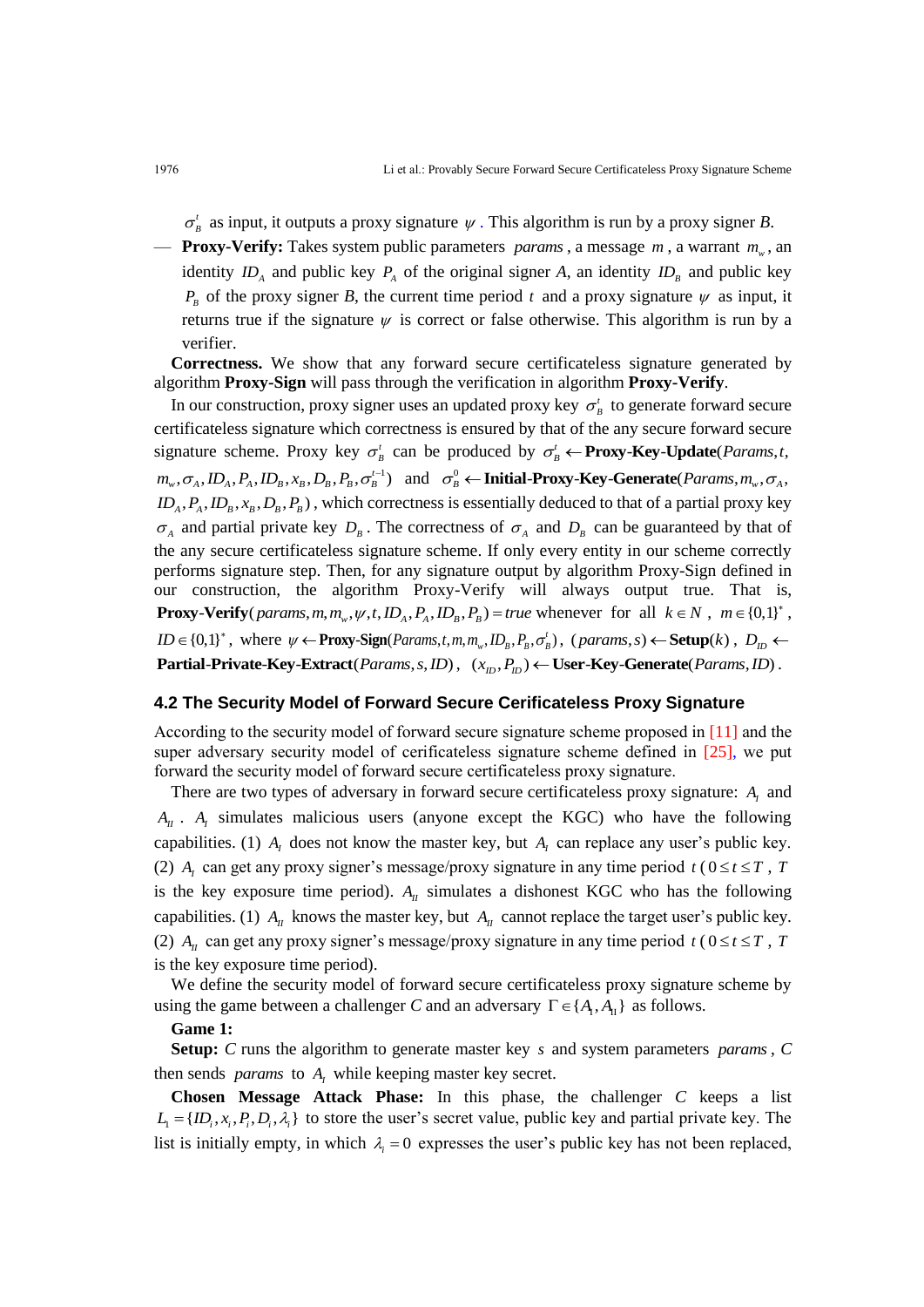$\lambda_i = 1$  expresses the user's public key has been replaced.  $A_i$  can perform the following queries:

- **Public-Key-Query:** On receiving a user's identity *i ID* , the challenger *C* firstly checks whether the  $ID_i$  has been created in  $L_1$  list. If not, C runs User-Key-Generate and Partial-Private-Key-Extract algorithms to generate the secret value  $x_i$ , public key  $P_i$  and partial private key  $D_i$ . Then it adds  $\{ID_i, x_i, P_i, D_i, 0\}$  into the  $L_i$  list and returns  $P_i$  to  $A_i$ . Otherwise, it returns  $P_i$  to  $A_i$  directly.
- **Partial-Private-Key-Query:** On receiving an identity  $ID_i$ , C checks whether the  $ID_i$  has been created in *L*1 list. If not, *C* runs User-Key-Generate and Partial-Private-Key-Extract algorithms to generate the secret value  $x_i$ , public key  $P_i$  and partial private key  $D_i$ . Then it adds  $\{ID_i, x_i, P_i, D_i, 0\}$  into the  $L_1$  list and returns  $D_i$  to  $A_i$ . Otherwise, it returns  $D_i$  to  $A<sub>I</sub>$  directly.
- **Public-Key-Replacement-Query:** On receiving an identity  $ID_i$  and a public key  $P_i$ , C checks whether the  $ID_i$  has been created in  $L_i$  list. If so, C updates  $\{ID_i, x_i, P_i, D_i, 0\}$  with  $\{ID_i, \perp, P_i, D_i, 1\}$ . Otherwise, *C* adds  $\{ID_i, \perp, P_i, \perp, 1\}$  into  $L_1$  list.
- **Secret-Value-Query:** On receiving an identity  $ID_i$ , C checks whether the  $ID_i$  has been created in  $L_1$  list. If not, *C* runs User-Key-Generate and Partial-Private-Key-Extract algorithms to generate the secret value  $x_i$ , public key  $P_i$  and partial private key  $D_i$ . Then it adds  $\{ID_i, x_i, P_i, D_i, 0\}$  into the  $L_1$  list and returns  $x_i$  to  $A_1$ . Otherwise, if  $\lambda_i = 0$ , C returns  $x_i$  to  $A_i$ . if  $\lambda_i = 1$ , C returns  $\perp$ .
- $-$  **Partial-Proxy-Key-Query:** On receiving a warrant  $m_w$  and an identity  $ID_A$  of an original signer A, C runs Partial-Proxy-Key algorithm to generate a partial proxy key  $\sigma_A$ , and returns it to  $A_I$ .
- **Proxy-Key-Query:** On receiving a time period t, a warrant  $m_{w}$ , an identity  $ID_{A}$  of an original signer *A* and an identity  $ID<sub>B</sub>$  of a proxy signer *B*, if  $t = 0$ , *C* runs Initial-Proxy-Key-Generate algorithms to generate initial proxy key  $\sigma_{B}^{0}$ , and returns it to  $A_{I}$ . If  $t > 0$ , C runs Proxy-Key-Update algorithms to generate a proxy key  $\sigma_B^t$  and returns it to  $A_I$ .
- **Proxy-Signature-Query:** On receiving a time period t, an identity  $ID_A$  of an original signer *A*, an identity  $ID<sub>B</sub>$  of a proxy signer *B*, a message *m* and a warrant  $m<sub>w</sub>$ , *C* returns a proxy signature  $\psi$  of the current time period to  $A<sub>l</sub>$ .

At the end of every time period,  $A<sub>I</sub>$  can continue to make chosen message attack or enter the *breakin* phase, while  $A<sub>I</sub>$  must query according to the sequence of the time period strictly.

**Breakin Phase:** When A<sub>*I*</sub> puts forward a *breakin* query, C simulates the key exposure situation, and will give all proxy signer's (including the target proxy signer) proxy key of time period  $T(T)$  is key exposure period) to  $A<sub>I</sub>$ . Here,  $A<sub>I</sub>$  cannot achieve the partial private key and secret value of the proxy signer, but can replace the public key of the proxy signer.

**Forgery Phase:**  $A_I$  outputs  $\{m^*, m_w^*, ID_A^*, P_A^*, ID_B^*, P_B^*, \mu^*, \psi^*\}$  of the time period  $\mu^*$  $(0 \leq \mu^* < T)$  as its forgery. We say  $A_I$  wins the game, if  $\{m^*, m_w^*, ID_A^*, P_A^*, ID_B^*, P_B^*, \mu^*, \psi^*\}$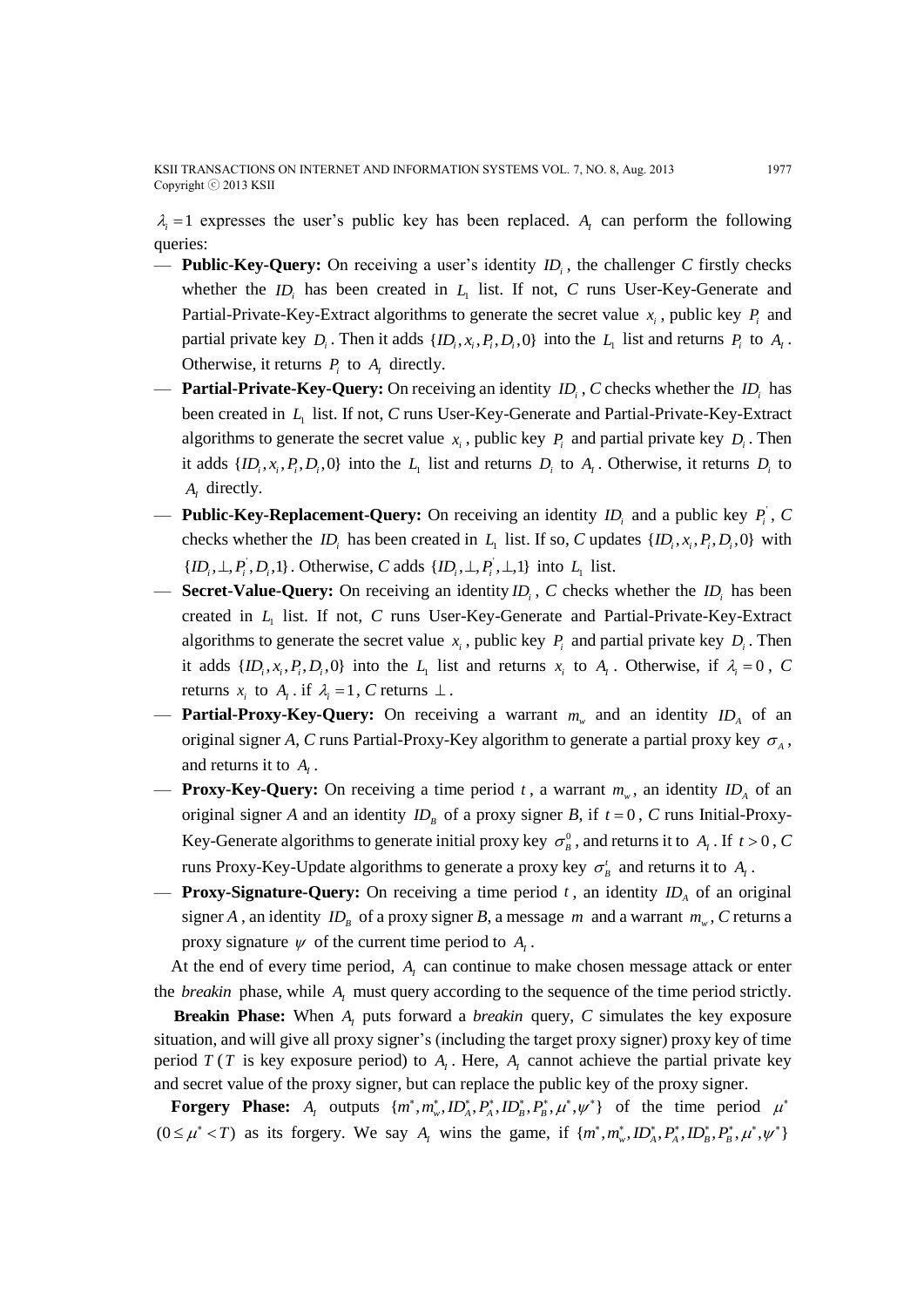satisfies the following conditions. The advantage of  $A<sub>I</sub>$  winning the game is defined as , , *I*  $Succ_{A_{I}}^{cma,cda,breakin}$  .

- (1) Verify  $\{m^*, m_w^*, ID_A^*, P_A^*, ID_B^*, P_B^*, \mu^*, \psi^*\} = true$ .
- (2)  $A_I$  has never made Partial-Private-Key-Query on  $ID_A^*$ .
- (3)  $A_I$  has never made Partial-Proxy-Key-Query on  $\{m_w^*, ID_A^*, P_A^*\}$ .
- (4) In the time period  $\mu^*$ ,  $A_I$  has not made Proxy-Key-Query on  $\{m_w^*, ID_A^*, P_A^*, ID_B^*, P_B^*\}$ .
- (5) In the time period  $\mu^*$ ,  $A_I$  has not made Proxy-Signature-Query on  $\{m^*, m_w^*, ID_A^*, P_A^*, ID_B^*,\}$  $P_{\scriptscriptstyle B}^*$  } .

**Definition 2** The forward secure certificateless proxy signature is existentially unforgeable against chosen message attack of adversary  $A<sub>I</sub>$ , if the probability of  $A<sub>I</sub>$  winning in the Game 1 is negligible in polynomial time. In other words,  $Succ_{A_l}^{c_{ma,cida}}$  $Succ_{A_t}^{c_{max, cida, breakin}} \leq \varepsilon$ , where  $\varepsilon$  is negligible.

#### **Game 2:**

**Setup:** *C* runs the algorithm to generate master key *s* and system parameters *params* , *C* then sends *params* and master key to  $A_{II}$ .

**Chosen Message Attack Phase:** In this phase,  $A_{II}$  can ask Public-Key-Query, Public-Key-Replacement-Query, Secret-Value-Query, Partial-Proxy-Key-Query, Proxy-Key-Query and Proxy-Signature-Query, and *C* will respond respectively. The operation is same as Game 1.

**Breakin Phase:** When  $A_{II}$  puts forward a *breakin* query, C simulates the key exposure situation, and will give all proxy signer's (including the target proxy signer) proxy key of time period  $T(T$  is key exposure period) to  $A_{II}$ .

**Forgery Phase:**  $A_{II}$  outputs  $\{m^*, m^*, ID_A^*, P_A^*, ID_B^*, P_B^*, \mu^*, \psi^*\}$  of the time period  $\mu^*$  $(0 \leq \mu^* < T)$  as its forgery. We say  $A_{\mu}$  wins the game, if  $\{m^*, m^*_{w}, ID^*_{A}, P^*_{A}, ID^*_{B}, P^*_{B}, \mu^*, \psi^*\}$ satisfies the following conditions. The advantage of  $A<sub>II</sub>$  winning the game is defined as , , *II*  $Succ_{A_n}^{cma, cida, breakin}$  .

- (1) Verify  $\{m^*, m^*_w, ID^*_A, P^*_A, ID^*_B, P^*_B, \mu^*, \psi^*\} = true$ .
- (2)  $A_{II}$  has never made Secret-Value-Query on  $ID_{B}^{*}$ , and has never made Public-Key-Replacement-Query on  $ID_B^*$ .
- (3) In the time period  $\mu^*$ ,  $A_{II}$  has not made Proxy-Key-Query on  $\{m_w^*, ID_A^*, P_A^*, ID_B^*, P_B^*\}$ .
- (4) In the time period  $\mu^*$ ,  $A_{II}$  has not made Proxy-Signature-Query on  $\{m^*, m_w^*, ID_A^*, P_A^*, P_B^*\}$  $\emph{ID}_\emph{B}^*, P_\emph{B}^* \}$  .

**Definition 3** The forward secure certificateless proxy signature is existentially unforgeable against chosen message attack of adversary  $A_{II}$ , if the probability of  $A_{II}$  winning in the Game 2 is negligible in polynomial time. In other words,  $Succ_{A_{II}}^{c_{ma,cida}}$  $Succ_{A_n}^{c_{ma}, cida, breakin} \leq \varepsilon$ , where  $\varepsilon$  is negligible.

# **5. The Construction of Forward Secure Certificateless Proxy Signature**

In this section, we present the construction of forward secure certificateless proxy signature scheme. We let  $k$  be a security parameter and  $N$  be system total time periods.

**Setup:** This algorithm runs as follows.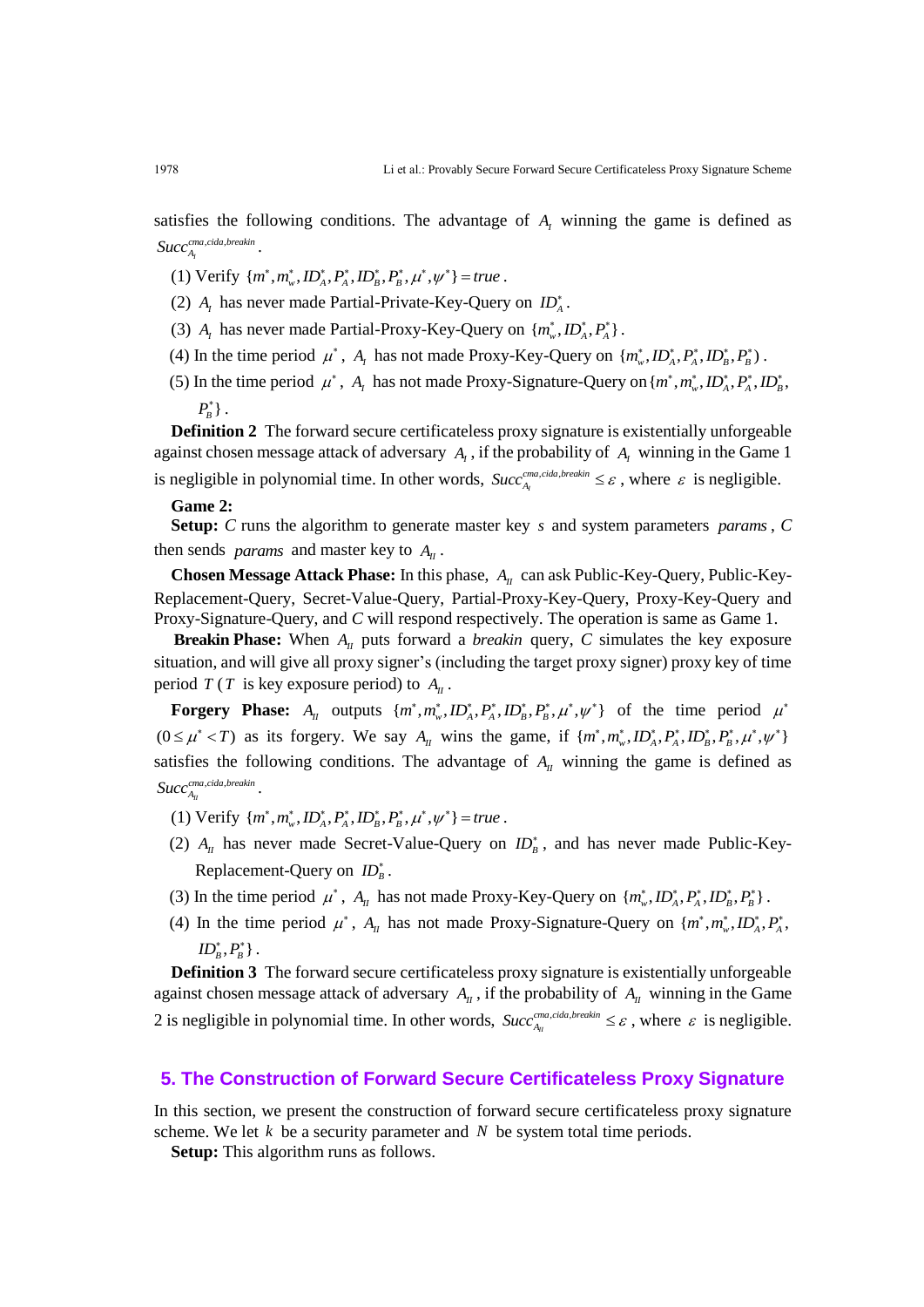- (1) Let  $G_1$ ,  $G_2$  be groups of the same order q where  $G_1$  is an additive group and  $G_2$  is a multiplicative group, and  $e: G_1 \times G_1 \rightarrow G_2$  is a bilinear paring.
- (2) Choose a random generator  $P \in G_1$ , and select  $s \in \varphi_q^*$  randomly. Let s be the master key and set  $P_0 = sP$ .
- (3) Choose cryptographic hash functions  $H_1: \{0,1\}^* \to G_1^*$ ,  $H_2: \{0,1\}^* \times G_1^* \times \{0,1\}^* \times G_1^* \to \Box_g^*$ ,  $H_3: {\{0,1\}}^* \times G_1^* \times {\{0,1\}}^* \times G_1^* \times {\{0,1\}}^* \times G_1^* \to \Box_{q}^*, H_4: {\{0,1\}}^* \times {\{0,1\}}^* \times G_1^* \to G_1^* \to G_1^* \; .$  $H_3: \{0,1\} \times G_1 \times \{0,1\} \times G_1 \times \{0,1\} \times G_1 \to \Box_q^*, H_4: \{0,1\} \times \{0,1\} \times G_1 \times$ <br>The system parameters are *params* =  $(G_1, G_2, e, q, P, P_0, N, H_1, H_2, H_3, H_4)$ .

**User-Key-Generate:** Given system parameters *params* and a user's identity *i ID* , the algorithm selects  $x_i \in \mathfrak{C}^*$  randomly as the user's secret value, and computes the user's public key  $P_i = (X_i, Y_i) = (x_i P, x_i P_0)$ .

**Partial-Private-Key-Extract:** Given a user's identity  $ID_i \in \{0,1\}^*$ , the algorithm computes  $Q_i = H_1(ID_i, P_i)$  and outputs the user's partial private key  $D_i = sQ_i$ .

**Partial-Proxy-Key-Generate:** Given system parameters *params* , a warrant *<sup>m</sup><sup>w</sup>* , an original signer *A*'s identity  $ID_A$ , partial private key  $D_A$ , secret value  $x_A$  and public key  $P_A$ , the algorithm computes the proxy signer *B*'s partial proxy key as follows.

(1) Randomly pick  $r_A \in \varphi_q^*$  and compute  $R_A = r_A P$ .

(2) Compute  $h_A = H_2(m_w, ID_A, P_A, R_A)$  and  $I_A = h_A D_A + (x_A + r_A)Q_A$ .

(3) Output  $(m_w, \sigma_A)$  to *B*, and take  $\sigma_A = (R_A, I_A)$  as the partial proxy key.

**Partial-Proxy-Key-Verify:** Given  $(m_w, \sigma_A)$ , the algorithm computes  $h_A = H_2(m_w, ID_A, P_A, P_B)$  $R_A$ ). If  $e(I_A, P) = e(h_A P_0 + X_A + R_A, Q_A)$ , accepts  $\sigma_A$ . Otherwise, rejects  $\sigma_A$ .

**Initial-Proxy-Key-Generate:** If  $(m_{\nu}, \sigma_A)$  is accepted, the algorithm generates the initial proxy key according to the following steps:

(1) Randomly pick  $r_B^0 \in \square_q^*$  and compute  $R_B^0 = r_B^0 P$ .

(2) Compute  $h_B^0 = H_3(m_w, ID_A, P_A, ID_B, P_B, R_B^0)$  and  $z_B^0 = h_B^0$ .

(3) Compute  $K_B^0 = I_A + h_B^0 x_B D_B + r_B^0 Q_B$ .

(4) Output  $\sigma_B^0 = (R_B^0, z_B^0, K_B^0)$  as the initial proxy key of time period 0.

**Proxy-Key-Update:** Given the current time period  $t \in [1, N-1)$ , the algorithm computes the  $\sigma_B^t$  of time period t from  $\sigma_B^{t-1}$  of time period  $t-1$ .

(1) Randomly pick  $r_B^t \in \square_q^*$  and compute  $R_B^t = R_B^{t-1}$ 0  $R'_B = R'^{-1}_B + r'_B P = \sum_{t=0}^t r'_B P = u'_B P$ , while  $u'_B = \sum_{t=0}^t r'_B P$ *t*  $u_B^t = \sum^t r_B^t$ . (2) Compute  $h'_B = H_3(m_w, ID_A, P_A, ID_B, P_B, R'_B)$  and  $z'_B = \sum_{k=1}^{t} h'_B = \sum_{k=1}^{t-1} h'_B$ 0  $t=0$  $\frac{t}{t_{B}} = \sum_{t=0}^{t} h_{B}^{t} = \sum_{t=0}^{t-1} h_{B}^{t} + h_{B}^{t}$  $z_{p}^{t} = \sum h_{p}^{t} = \sum h_{p}^{t} + h_{p}^{t}$  $=\sum_{t=0}h_B^t=\sum_{t=0}h_B^t+h_B^t=\ z_B^{t-1}+h_B^t\,.$ *t t*

(3) Compute 
$$
K_B^t = K_B^{t-1} + h_B^t x_B D_B + r_B^t Q_B = I_A + \sum_{t=0} h_B^t x_B D_B + \sum_{t=0} r_B^t Q_B = I_A + z_B^t x_B D_B + u_B^t Q_B
$$
.

(4) Output  $\sigma_B^t = (R_B^t, z_B^t, K_B^t)$  as the proxy key of the time period t, and delete  $r_B^t$  and  $\sigma_B^{t-1}$ .

**Proxy-Sign:** Given the current time period  $t$  and a message  $m$ , the algorithm performs the following steps to generate the proxy signature.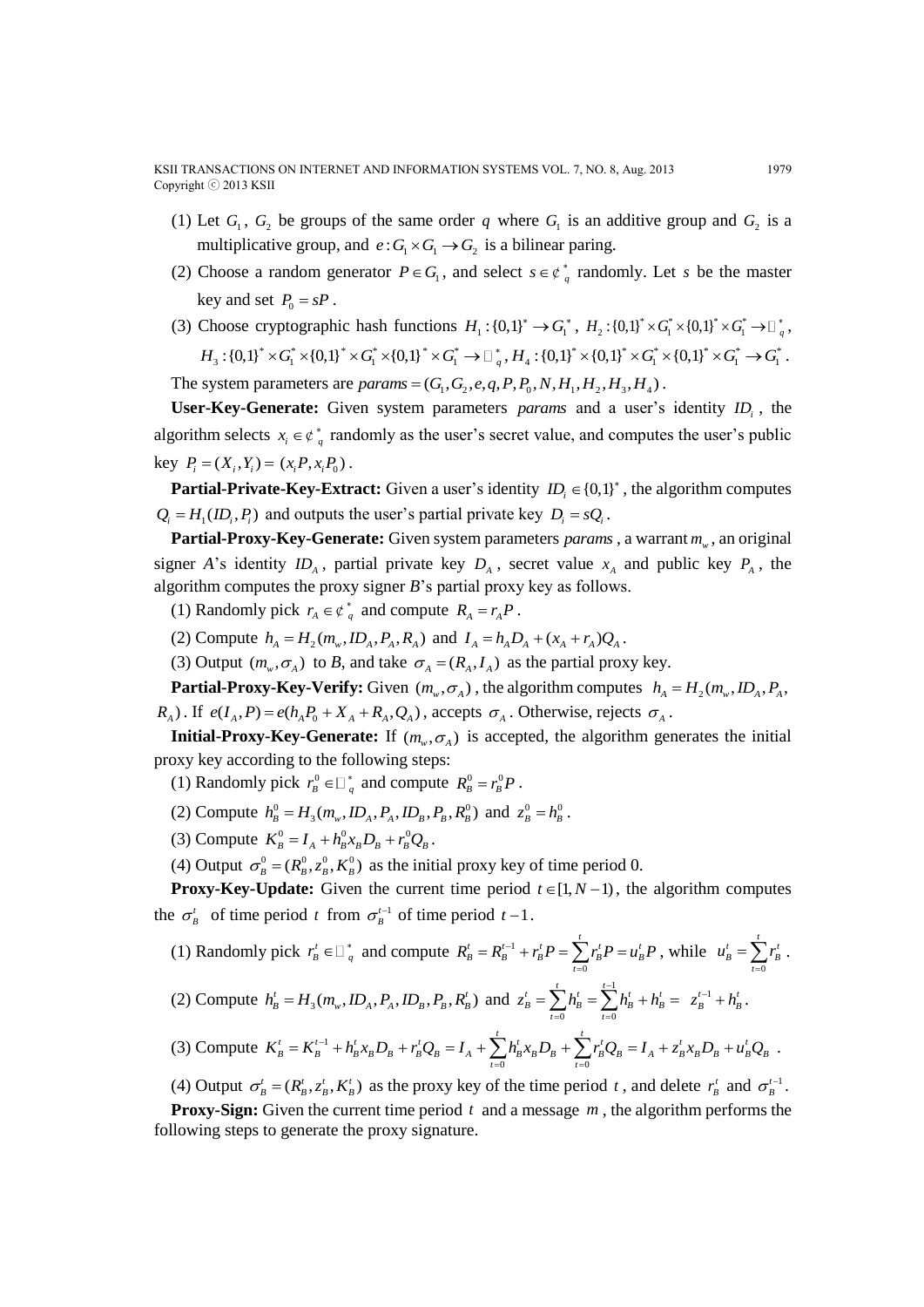- (1) Randomly pick  $r_t \in \phi_q^*$  and compute  $R_t = r_t P$ .
- (2) Compute  $h = H_4(m, m_w, ID_B, P_B, R_i)$ .
- (3) Compute  $V = K_B^t + h r_t^2$ .
- (4) Output  $\psi = (R_A, R_B^t, z_B^t, R_t, V)$  as the proxy signature of the time period t.

**Proxy-Verify:** Given the message/signature  $(m, m_w, \psi)$ , the algorithm performs the following steps to verify the validity of proxy signature:

- (1) Check whether the message *m* is consistent with  $m_w$ . If not, return false and abort. Otherwise, continue (2).
- (2) Compute  $h_A = H_2(m_w, ID_A, P_A, R_A)$ ,  $h = H_4(m, m_w, ID_B, P_B, R_I)$ . If  $e(V, P) = e(h_A P_0 + P_A)$  $X_A + R_A, Q_A$ ) $e(z_B^t Y_B + R_B^t, Q_B) e(R_t, h)$ , return true. Otherwise, return false.

## **6. Security Analysis**

#### **6.1 Correctness**

**6.1 Correctness**  
We can easily verify the proposed scheme is correct.  

$$
e(V, P) = e(K'_B + hr_i, P) = e(I_A + \sum_{t=0}^t h'_B x_B D_B + \sum_{t=0}^t r'_B Q_B + hr_i, P)
$$

$$
= e(h_A D_A + (x_A + r_A)Q_A, P)e(\sum_{t=0}^t h'_B x_B D_B + \sum_{t=0}^t r'_B Q_B, P)e(R_i, h)
$$

$$
= e(h_A D_A, P)e((x_A + r_A)Q_A, P)e(z'_B x_B D_B + u'_B Q_B, P)e(R_i, h)
$$

$$
= e(h_A P_0, Q_A)e(X_A + R_A, Q_A)e(z'_B Y_B + R'_B, Q_B)e(R_i, h)
$$

$$
= e(h_A P_0 + X_A + R_A, Q_A)e(z'_B Y_B + R'_B, Q_B)e(R_i, h)
$$

#### **6.2 Strong Unforgeability**

According to the definition and security model of forward secure certificateless proxy signature provided in section 3, we prove our scheme is unforgeable as follows.

**Theorem 1** Suppose there exists a polynomial bounded adversary  $A_i$  against our scheme with the success probability  $Succ_{A_l}^{c_{ma,cida}}$ *Succ*<sup>*cma,cida,breakin*</sup> after asking at most  $q_{PK}$  Public-Key-Query,  $q_{PPK}$ Partial-Private-Key-Query,  $q_{ProK}$  Proxy-Key-Query. Then there exists an algorithm *C* that can solve the CDH problem with the success probability  $Succ_C^{CDH} = \frac{1}{N} (1 - \frac{1}{N})^{q_{PPK} + q_{Pock}}$ *PK PK Succ*  $Nq_{\scriptscriptstyle PK}$  *q*  $=$   $\frac{1}{(1-\frac{1}{\cdots})^{q_{PPK}+q_{P\text{roK}}}}$ . , , *I*  $Succ_{A_{t}}^{c_{ma,cida,breakin}}$  in polynomial time.

**Proof:** We construct an algorithm *C* to solve the CDH problem. Let  $(P, P_1 = aP, P_2 = bP)$  be a random instance of the CDH problem in  $G<sub>1</sub>$ , and C will play as a challenger to interact with  $A_I$ . We show how *C* computes *abP* with the ability of  $A_I$ .

**Setup:** *C* sets *N* as the total numbers of time periods, and  $T(0 \le T \le N-1)$  as the key exposure time period. In time period *T* , adversary will make *breakin* query. *C* sets exposure time period. In time period *T*, adversary will make *breakin* query. *C* sets  $P_0 = aP = P_1$  and the system parameters *params* =  $(G_1, G_2, e, q, P, P_0, N, H_1, H_2, H_3, H_4)$ , and returns *params* to  $A<sub>l</sub>$ .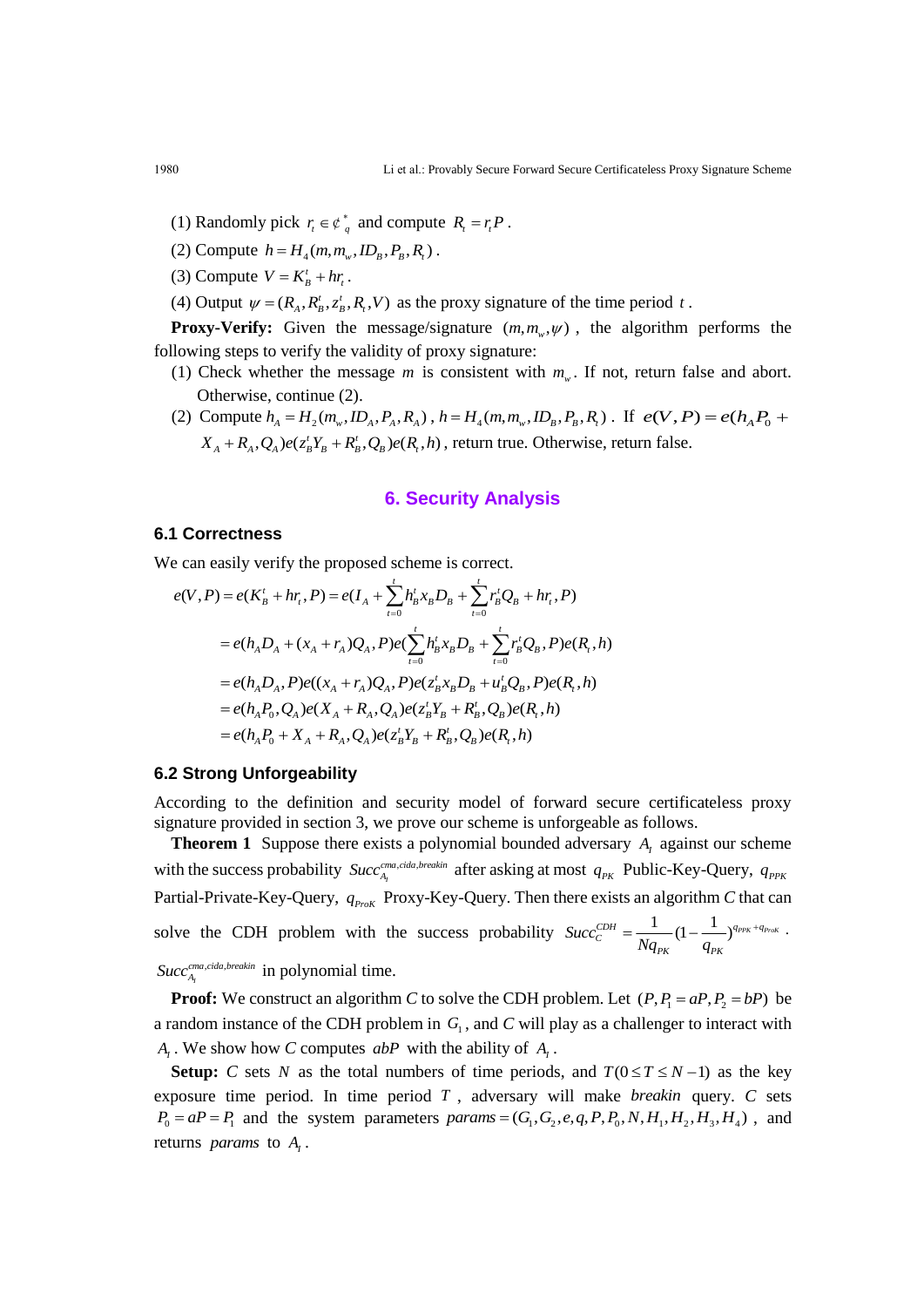*C* initializes the time period  $t = 0$ , and adversary  $A_t$  will output a value of d after every time period query. If  $d = 0$ ,  $A<sub>I</sub>$  will continue to make chosen message attack. If  $d = b$ reakin, then  $A<sub>I</sub>$  will enter *breakin* phase. At the end of chosen message attack of time period 0,  $A<sub>I</sub>$ outputs  $d = 0$ . If  $d \neq$  *breakin* and  $T \neq N$ , then  $A<sub>I</sub>$  will enter the next time period to continue the chosen message attack.

**Chosen Message Attack Phase:** In this phase, *C* regards hash functions as the random oracles. A<sub>*I*</sub> can ask Public-Key-Query, Partial-Private-Key-Query, Secret-Value-Query, Public-Key-Replacement-Query, Partial-Proxy-Key-Query, Proxy-Key-Query and Proxy-Signature-Query. Without loss of generality, we assume that  $A<sub>I</sub>$  doesn't repeat any two identical queries. *C* keeps seven lists  $L_1$ ,  $L_2$ ,  $L_3$ ,  $L_4$ ,  $H_2$ ,  $H_3$ ,  $H_4$  to store the user's answers, where each list includes items of the form  $(ID_i, x_i, P_i, \alpha_i, Q_i, D_i)$ ,  $(m_{w_i}, ID_{A_i}, P_{A_i}, r_{A_i}, \beta_{A_i}, R_{A_i}, I_{A_i})$ ,

 $(m_{_{\!A_i}},\!ID_{_{\!A_i}},\!P_{_{\!A_i}},\!ID_{_{\!B_i}},\!P_{_{\!B_i}},\!t,\!r_{\!B_i}^t,\!{\gamma}_{\!B_i}^t,\!{\cal R}_{\!B_i}^t,\!{\cal Z}_{\!B_i}^t,\!{\cal K}_{\!B_i}^t) \quad , \quad (m_{_{\!I}},\!m_{_{\!W_{\!I}}},\!ID_{_{\!A_i}},\!P_{_{\!A_i}},\!ID_{_{\!B_i}},\!P_{_{\!B_i}},\!t,\!r_{_{\!I}},\!{\cal K}_{_{\!A_i}},\!R_{_{\!B_i}}^t,\!{\$  $V)\,,\ (m_{_{W_{i}}},lD_{_{A_{i}}},P_{_{A_{i}}},R_{_{A_{i}}},\beta_{_{A_{i}}})\,,\ (m_{_{W_{i}}},lD_{_{A_{i}}},P_{_{A_{i}}},lD_{_{B_{i}}},P_{_{B_{i}}},R_{_{B_{i}}^{\prime}}^{\prime},\gamma_{_{B_{i}}^{\prime}}^{\prime})\,,\ (m_{_{i}},m_{_{W_{i}}},lD_{_{B_{i}}},P_{_{B_{i}}},R_{_{i}},\kappa_{_{i}})\,.$ 

- **Public-Key-Query:** *C* randomly picks  $f \in \{1, 2, \dots, q_{\text{PK}}\}$ . On receiving each of public key query, *C* checks whether the  $ID_i$  has been created in  $L_i$  list. If so, *C* returns  $P_i$  to  $A_i$ directly. If not, *C* will randomly select  $\alpha_i, x_i \in \mathbb{D}_q^*$ , if  $i \neq f$ , *C* sets  $P_i = (x_i P, x_i P_0)$ ,  $Q_i = \alpha_i P$ ,  $D_i = \alpha_i P_0$ . Otherwise, *C* sets  $P_f = (x_f P, x_f P_0)$ ,  $Q_f = \alpha_f P + P_2$ ,  $D_f = \perp$ . Finally, *C* adds  $(ID_i, x_i, P_i, \alpha_i, Q_i, D_i)$  into the  $L_1$  list, and returns  $P_i$  to  $A_i$ .
- **Partial-Private-Key-Query:** Suppose the query is made on  $ID_i$ , if  $i = f$ , C aborts. Otherwise, *C* checks whether the  $ID_i$  has been created in  $L_1$  list. If not, *C* randomly selects  $\alpha_i, x_i \in \square_{q}^*$ , and sets  $P_i = (x_i P, x_i P_0)$ ",  $Q_i = \alpha_i P$ ,  $D_i = \alpha_i P_0$ .  $C$  adds  $(ID_i, x_i, P_i, \alpha_i, Q_i, D_i)$ into the  $L_1$  list, and returns  $D_i$  to  $A_i$ . Otherwise, C returns  $D_i$  to  $A_i$  directly.
- **Public-Key-Replacement-Query:** Suppose the query is made on  $(D_i, P_i)$ , C checks whether the  $ID_i$  has been created in  $L_1$  list. If not, *C* adds  $(ID_i, \perp, P_i, \perp, \perp, \perp)$  into the  $L_1$ list. Otherwise, C updates the item of  $ID_i$  as  $(ID_i, \perp, P_i, \alpha_i, Q_i, D_i)$ .
- **Secret-Value-Query:** Suppose the query is made on *ID*<sub>*i*</sub>, *C* checks whether the *ID*<sub>*i*</sub> has been created in  $L_1$  list. If not, C randomly selects  $\alpha_i, x_i \in \mathbb{D}_q^*$ , and sets  $P_i = (x_i P, x_i P_0)$ ,  $Q_i = \alpha_i P$ ,  $D_i = \alpha_i P_0$ . *C* adds  $(ID_i, x_i, P_i, \alpha_i, Q_i, D_i)$  into the  $L_1$  list, and returns  $x_i$  to  $A_1$ . Otherwise, if  $x_i = \perp$ , C returns  $\perp$  to  $A_i$ . Otherwise, C returns  $x_i$  to  $A_i$  directly.
- $-$  **H**<sub>2</sub> Query: Suppose the query is made on  $(m_{w_i}, ID_{A_i}, P_{A_i}, R_{A_i})$ , C randomly selects  $\beta_{A_i} \in \mathbb{Z}_q^*$  that hasn't appeared in the  $H_2$  list. Then *C* adds  $(m_{w_i}, ID_{A_i}, P_{A_i}, R_{A_i}, \beta_{A_i})$  into the  $H_2$  list and returns  $\beta_{A_i}$  to  $A_i$ .
- $-$  **H**<sub>3</sub> Query: Suppose the query is made on  $(m_{w_i}, ID_{A_i}, P_{A_i}, ID_{B_i}, P_{B_i}, R_{B_i}^t)$ , C randomly selects  $\gamma_{B_i}^t \in \Box_q^*$  that hasn't appeared in the  $H_3$  list. Then *C* adds  $(m_{w_i}, ID_{A_i}, P_{A_i}, ID_{B_i}, P_{B_i}, R_{B_i}^t, \gamma_{B_i}^t)$ into the  $H_3$  list and returns  $\gamma^t_{B_1}$  $\gamma^t_{B_i}$  to  $A_i$ .
- $-$  **H<sub>4</sub> Query:** Suppose the query is made on  $(m_i, m_{w_i}, ID_{B_i}, P_{B_i}, R_i)$ , C randomly selects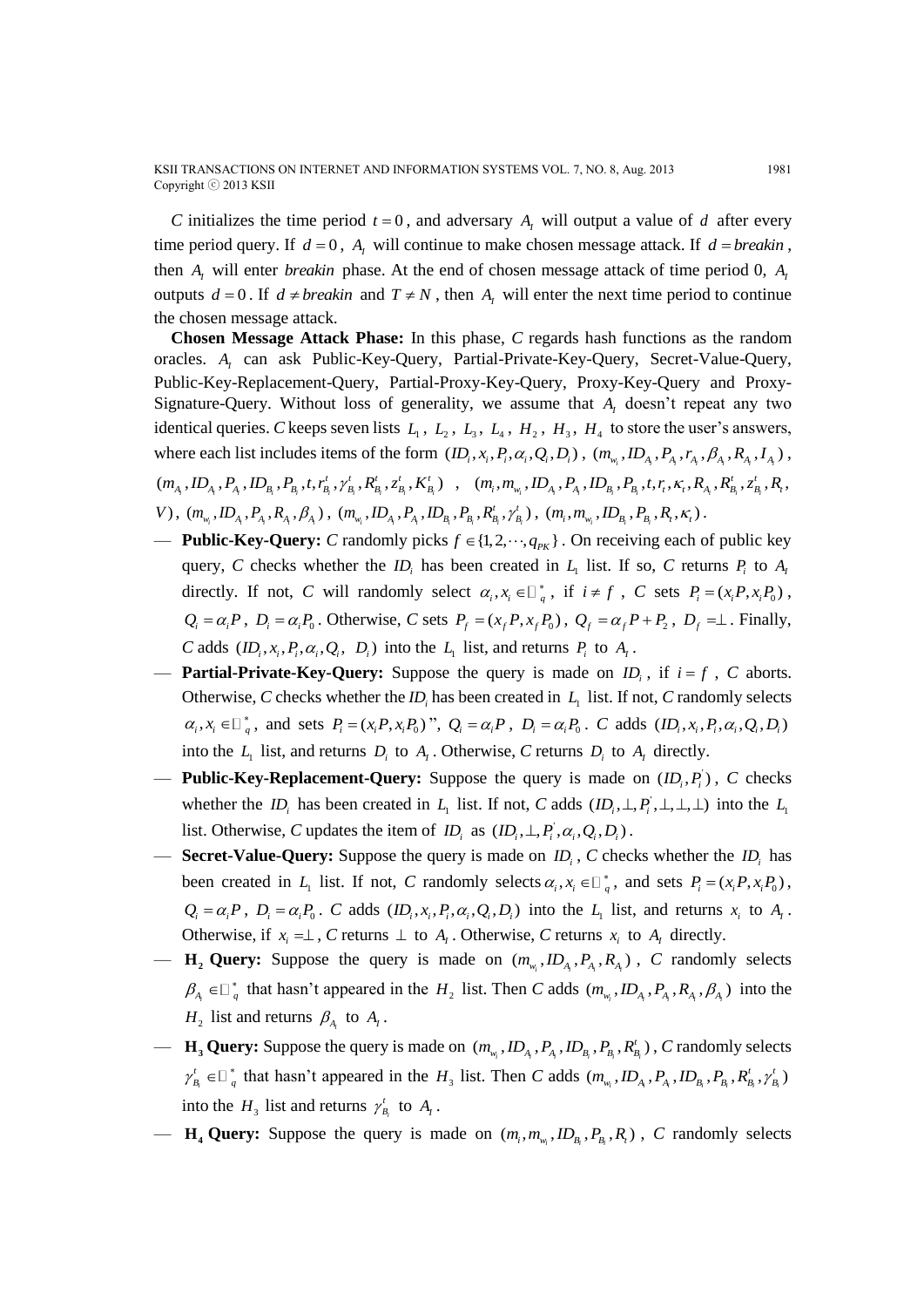$\kappa_i \in \mathbb{Z}_q^*$  that hasn't appeared in the  $H_4$  list. Then *C* adds  $(m_i, m_{w_i}, ID_{B_i}, P_{B_i}, R_i, \kappa_i)$  into the  $H_4$  list and returns  $\kappa_t$  to  $A_1$ .

- **Partial-Proxy-Key-Query:** Suppose the query is made on  $(ID_{A_i}, m_{w_i})$ , C firstly browses the  $L_1$  list to get the current public key of the  $ID_{A_i}$ . Then *C* generates the partial proxy key according to the following steps.
	- (1) Randomly pick  $r_{A_i}, \beta_{A_i} \in \mathbb{D}_q^*$  that  $\beta_{A_i}$  hasn't appeared in the  $H_2$  list.
	- (2) Set  $H_2(m_{w_i}, ID_{A_i}, P_{A_i}, R_{A_i}) = \beta_{A_i}$  and compute  $R_{A_i} = r_{A_i}P (\beta_{A_i}P_0 + X_A)$ .
	- (3) Compute  $I_{A_i} = r_{A_i} Q_{A_i}$ .

*C* adds  $(m_{w_i}, ID_{A_i}, P_{A_i}, r_{A_i}, \beta_{A_i}, R_{A_i}, I_{A_i})$  into the  $L_2$  list and returns  $\sigma_{A_i} = (R_{A_i}, I_{A_i})$  to  $A_1$ .

- **Proxy-Key-Update:** This process is completed by *C* alone, which makes preparations for  $A_i$ 's proxy key query and *breakin* query, and  $A_i$  can't make any query in the process. Given the current time period, *C* simulates the proxy key update process from the initial time period 0. The specific steps are as follows:
	- (1) Firstly check whether the item  $(ID_{A_i}, m_{w_i})$  is in the  $L_2$  list. If not, *C* performs Partial-Proxy-Key-Query to obtain the tuple  $(r_A, \beta_A, R_A, I_A)$ , and adds them into the  $L_2$  list. Otherwise, *C* returns the tuple  $(r_{A_i}, \beta_{A_i}, R_{A_i}, I_{A_i})$  directly.
	- (2) Randomly pick  $r_{B_i}^t$ ,  $\gamma_{B_i}^t$  $r_{B_i}^t$ ,  $\gamma_{B_i}^t \in \square_{q}^*$  that  $\gamma_{B_i}^t$  $\gamma_{B_i}^t$  hasn't appeared in the  $H_3$  list.
	- (3) Set  $H_3(m_{w_i}, ID_{A_i}, P_{A_i}, ID_{B_i}, P_{B_i}, R_{B_i}^t) = \gamma_{B_i}^t$  and compute  $z_{B_i}^t = z_{B_i}^{t-1}$  $\nu_i$   $\nu_j$  $z_{B_i}^t = z_{B_i}^{t-1} + \gamma_{B_i}^t$  .
	- (4) Compute  $R_{B_i}^t = r_{B_i}^t P z_{B_i}^t Y_B$  and  $K_{B_i}^t = r_{A_i} Q_{A_i} + r_{B_i}^t Q_{B_i}$ .

*C* adds  $(m_{w_i}, ID_{A_i}, P_{A_i}, ID_{B_i}, P_{B_i}, t, r_{B_i}^t, \gamma_{B_i}^t, R_{B_i}^t, z_{B_i}^t, K_{B_i}^t)$  into the  $L_3$  list.

- **Proxy-Key-Query:** Suppose the query is made on  $(m_{w_i}, ID_{A_i}, ID_{B_i})$  in the time period *t* ( $0 \le t < N$ ), *C* firstly checks the  $L_1$  list. If  $x_{B_i} = \perp$ , *C* returns  $\perp$  to  $A_i$ . Otherwise, *C* checks  $L_3$  list according to  $(ID_{A_1}, ID_{B_i}, m_{w_i}, t)$ . If  $ID_{B_i} = ID_f$ , *C* aborts. Otherwise, *C* returns  $\sigma_{B_i}^t = (R_{B_i}^t, z_{B_i}^t, K_{B_i}^t)$  to  $A_i$ .
- **Proxy-Sign-Query:** Suppose the query is made on  $(m_i, m_{w_i}, ID_{A_i}, ID_{B_i})$  in the time period  $t (0 \le t < N)$ , *C* generates the proxy signature according to the following steps:
	- (1) Firstly check whether the item  $(ID_{A_i}, ID_{B_i}, m_{w_i}, t)$  is in the  $L_3$  list. If not, *C* performs Proxy-Key-Query to obtain the tuple  $(r_{A_i}, R_{A_i}, \beta_{A_i}, r'_{B_i}, \gamma'_{B_i}, R'_{B_i})$  $r_{_{\!A_i}},R_{_{\!A_i}},\beta_{_{\!A_i}},r^t_{_{\!B_i}},\gamma^t_{_{\!B_i}},R^t_{_{\!B_i}},\ \ z^t_{_{\!B_i}},K^t_{_{\!B_i}})$  $z_{B_i}^t$ ,  $K_{B_i}^t$ ), and adds them into the  $L_3$  list. Otherwise, *C* returns the tuple  $(r_{A_1}, R_{A_1}, \beta_{A_1}, r_{B_1}^t, \gamma_{B_1}^t, R_{B_1}^t, \chi_{B_1}^t, K_{B_1}^t)$  $r_{\scriptscriptstyle{A}}^{}$  ,  $R_{\scriptscriptstyle{A}}^{}$  ,  $\beta_{\scriptscriptstyle{A}}^{}$  ,  $r_{\scriptscriptstyle{B}}^{\scriptscriptstyle{t}}$  ,  $\gamma_{\scriptscriptstyle{B}}^{\scriptscriptstyle{t}}$  ,  $R_{\scriptscriptstyle{B}}^{\scriptscriptstyle{t}}$  ,  $z_{\scriptscriptstyle{B}}^{\scriptscriptstyle{t}}$  ,  $K_{\scriptscriptstyle{B}}^{\scriptscriptstyle{t}}$ directly.
	- (2) Randomly pick  $r_t, \kappa_t \in \mathbb{I}_q^*$  that  $\kappa_t$  hasn't appeared in the  $H_4$  list.
	- (3) Set  $H_4(m_i, m_{w_i}, ID_{B_i}, P_{B_i}, R_{B_i}^t) = \kappa_i$  and compute  $R_i = r_i P$ .
	- (4) Compute  $V = r_{A_i} Q_{A_i} + r_{B_i}^t Q_{B_i} + r_t \kappa_t$ .

*C* adds  $(m_i, m_{w_i}, ID_{A_i}, P_{A_i}, ID_{B_i}, P_{B_i}, t, r_t, K_t, R_{A_i}, R_{B_i}^t, z_{B_i}^t, R_t, V)$  into the  $L_4$  list and returns  $\psi = (R_{A_i}, R_{B_i}^t, z_{B_i}^t, R_t, V)$  to  $A_i$ .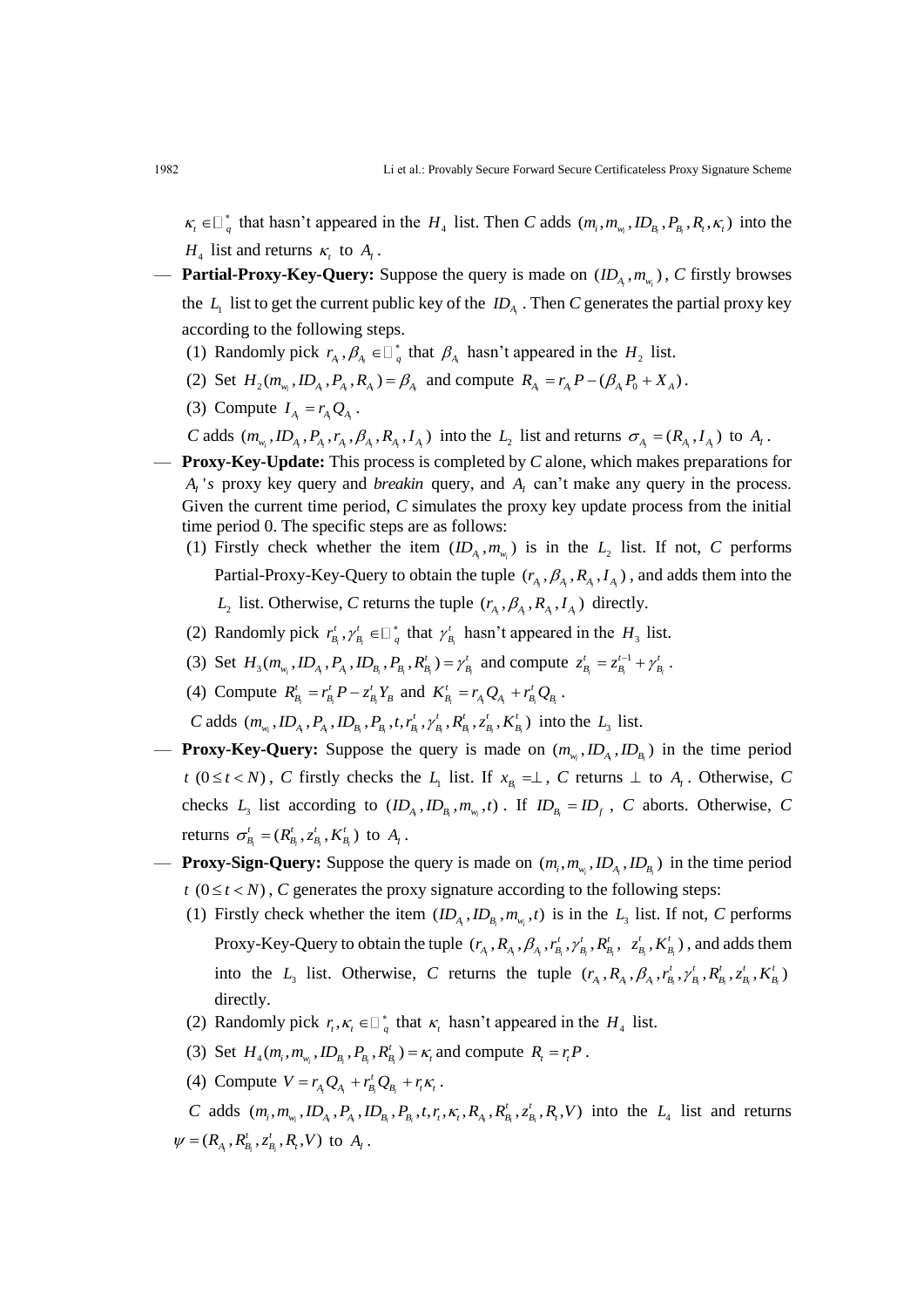**Breakin Phase:** A<sub>*I*</sub> outputs a decision value d, and C decides whether to enter the *breakin* phase. If  $0 \le t < T$  and  $d = 0$ ,  $A_t$  enters the next time period to continue the chosen message attack. If  $t = T$  and  $d = b$ *reakin*, C returns all proxy signer's (including the target proxy signer) proxy key of the current time period to  $A<sub>I</sub>$ . Otherwise, C aborts.

Once  $A<sub>l</sub>$  enters into the *breakin* phase, he can't continue the chosen message attack. After the *breakin* query,  $A<sub>I</sub>$  enters into the forgery phase.

**Forgery Phase:** If C doesn't abort in the simulation, then  $A<sub>i</sub>$  outputs a validly forged proxy signature  $\{m^*, m^*_w, ID^*_A, P^*_A, ID^*_B, P^*_B, \mu^*, \psi^*\}$  of the time period  $\mu^*(0 \le \mu^* < T)$ .

**Analysis:** If  $ID_A^* \neq ID_f$ , aborts. If  $ID_A^* = ID_f$  and  $\{m^*, m_w^*, ID_A^*, P_A^*, ID_B^*, P_B^*, \mu^*, \psi^* = (R_A^*,$  $R_B^{\mu*}, z_B^{\mu*}, R_\mu^*, V^*$ )} satisfies the requirements as defined in game 1, according to forking lemma<sup>[26]</sup>, C selects different hash function  $H_2$  and uses  $A_i$ 's capability to get another valid tuple  $\{m^*, m^*_w, ID^*_A, P^*_A, ID^*_B, P^*_B, \mu^*, \psi^* = (R^*_A, R^{\mu*}_B, z^{\mu*}_B, R^*_\mu, V^*)\}$ , in which  $H_2(m^*_w, ID^*_A, P^*_A, R^*_A) =$  $\beta_A^* \neq \beta_A^{*'} = H_2(m_w^*, \Pi_A^*, P_A^*, R_A^*)$ . Then *C* gets two tuples  $e(V^*, P) = e(\beta_A^* P_0 + X_A^* + R_A^*, Q_A^*)$  $e(z_B^{\mu*}Y_B^* + R_B^{\mu*}, Q_B^*)e(R_{\mu}^*, h)$  and  $e(V^*, P) = e(\beta_A^* P_0 + X_A^* + R_A^*, Q_A^*)e(z_B^{\mu*}Y_B^* + R_B^{\mu*}, Q_B^*)e(R_{\mu}^*, h)$ , thus  $e(V^* - V^*, P) = e((\beta_A^* - \beta_A^*)P_0, Q_A^*)$ , in which  $Q_A^* = \alpha_f P + P_2 = \alpha_f P + bP$ . Then  $e(V^* - V^*, P) = e((\beta_A^* - \beta_A^*)P_0, \alpha_f P + P_2)$ , and  $V^* - V^* = (\beta_A^* - \beta_A^*)(\alpha_f + b)P_0$ , in which  $P_0 = P_1 = ap$ . *C* checks  $L_1$  list get  $\alpha_f$ , and computes  $abP = (V^* - V^*)(\beta_A^* - \beta_A^*)^{-1} - \alpha_f P_1$ .

**Probability of Success:** Event  $E_1$  denotes that the algorithm  $C$  does not exit throughout the simulation. Event  $E_2$  denotes that  $A_i$  outputs  $t = T$  and  $d = b$ *reakin*. Event  $E_3$  denotes that *A<sub>I</sub>* forges a valid proxy signature in the time period  $\mu^*(0 \le \mu^* \lt T)$ . Event E<sub>4</sub> denotes that *A<sub>I</sub>* outputs a valid tuple  $\{m^*, m_w^*, ID_A^*, P_A^*, ID_B^*, P_B^*, \mu^*, \psi^*\}$ , and  $ID_A^* = ID_f$  when event  $E_3$  occurs. Then  $Succ_C^{CDH} = Pr[E_1 \Lambda E_2 \Lambda E_3 \Lambda E_4] = Pr[E_1] Pr[E_2 | E_1] Pr[E_3 | E_1 \Lambda E_2] Pr[E_4 | E_1 \Lambda E_2 \Lambda E_3]$ . Among that  $Pr[E_1]$  $\Pr[E_{_1}] = (1 - \frac{1}{\cdot})^{q_{PPK} + q_{ProK}}$ *PK q*  $=(1-\frac{1}{\sqrt{2}})^{q_{PPK}+q_{ProK}}$  ,  $\Pr[E_{2}\,|\,E_{1}]$  $Pr[E_2 | E_1] = \frac{1}{N}, Pr[E_3 | E_1 \Lambda E_2] = Succ_{A_1}^{c_{max, cida, breakin}}$ ,  $Pr[E_4 | E_1 \Lambda E_2 \Lambda E_3] =$ 1 *PK q*  $\mathcal{L}$ . Hence  $Succ_C^{CDH} = \frac{1}{Nq_{PK}} \cdot (1 - \frac{1}{q_{PK}})^{q_{PPK} + q_{ProK}} Succ_{A_1}^{cma, cida, breakin}$  $Succ_c^{CDH} =$   $(1 )$ <sup> $q_{PPK}$ + $q_{ProK}$ </sup>  $Succ$  $Nq_{\scriptscriptstyle PK}$  *q*  $=\frac{1}{\sqrt{1-\frac{1}{\sqrt{1-\frac{1}{\sqrt{1-\frac{1}{\sqrt{1-\frac{1}{\sqrt{1-\frac{1}{\sqrt{1-\frac{1}{\sqrt{1-\frac{1}{\sqrt{1-\frac{1}{\sqrt{1-\frac{1}{\sqrt{1-\frac{1}{\sqrt{1-\frac{1}{\sqrt{1-\frac{1}{\sqrt{1-\frac{1}{\sqrt{1-\frac{1}{\sqrt{1-\frac{1}{\sqrt{1-\frac{1}{\sqrt{1-\frac{1}{\sqrt{1-\frac{1}{\sqrt{1-\frac{1}{\sqrt{1-\frac{1}{\sqrt{1-\frac{1}{\sqrt{1-\frac{1}{\sqrt{1-\frac{1}{\sqrt{1-\frac{1$ 

**Theorem 2** Suppose there exists a polynomial bounded adversary  $A_{II}$  against our scheme with the success probability  $Succ_{A_{II}}^{c_{I}}$ *Succ*<sup>*cma,cida,breakin*</sup> after asking at most  $q_{\scriptscriptstyle PK}$  Public-Key-Query,  $q_{\scriptscriptstyle PKR}$ Public-Key-Replacement-Query,  $q_{SV}$  Secret-Value-Query,  $q_{ProK}$  Proxy-Key-Query. Then there exists an algorithm *C* can solve the CDH problem with the success probability  $\frac{CDH}{C} = \frac{1}{2L} \left(1 - \frac{1}{2}\right)^{q_{PKR} + q_{SV} + q_{ProK}}$ *PK PK Succ*  $Nq_{\scriptscriptstyle PK}$  q  $=\frac{1}{N_{\text{L}}}(1-\frac{1}{N_{\text{L}}})^{q_{\text{PKR}}+q_{\text{SV}}+q_{\text{ProK}}}$  Succ<sub>A<sub>H</sub></sub>  $Succ_{A_n}^{cma, cida, breakin}$  in polynomial time.

**Proof:** We construct an algorithm *C* to solve the CDH problem. Let  $(P, P_1 = aP, P_2 = bP)$  be a random instance of the CDH problem in  $G<sub>1</sub>$ , and C will play as a challenger to interact with  $A_{II}$ . We show how *C* computes *abP* with the ability of  $A_{II}$ .

**Setup:** *C* sets *N* as the total numbers of time periods, and  $T(0 \le T \le N-1)$  as the key exposure time period. In time period *T* , adversary will make *breakin* query. *C* randomly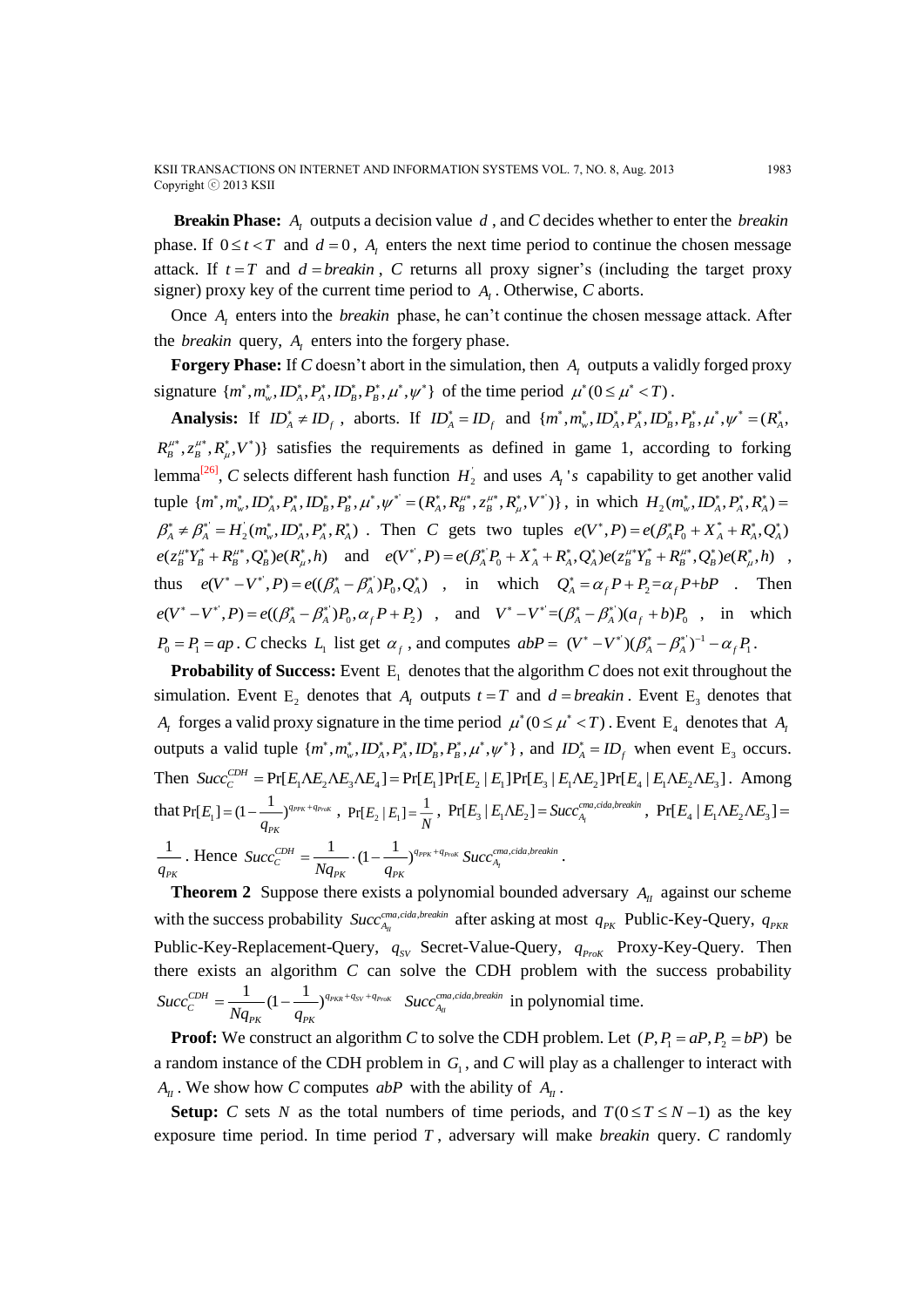selects  $s \in \bigcup_{q}^{*}$ , sets  $P_0 = sP$  and the system parameters *params* =  $(G_1, G_2, e, q, P, P_0, N, H_1, H_2,$  $H_3$ ,  $H_4$ ). Then *C* returns master key *s* and *params* to  $A_{II}$ .

*C* initializes the time periods  $t = 0$ , and adversary  $A_{II}$  will output a value of d after every time period query. If  $d = 0$ ,  $A_{II}$  will continue to make chosen message attack. If  $d = b$ reakin, then  $A_{II}$  will enter *breakin* phase. At the end of chosen message attack of time period 0,  $A_{II}$ outputs  $d = 0$ . If  $d \neq$  *breakin* and  $T \neq N$ , then  $A_{II}$  will enter the next time period to continue the chosen message attack.

**Chosen Message Attack Phase:** In this phase, *C* regards hash functions as the random oracles. A<sub>*II*</sub> can ask Public-Key-Query, Secret-Value-Query, Public-Key-Replacement-Query, Partial-Proxy-Key-Query, Proxy-Key-Query and Proxy-Signature-Query. Without loss of generality, we assume that  $A<sub>II</sub>$  doesn't repeat any two identical queries. *C* keeps seven lists  $L<sub>1</sub>$ ,  $L_2$ ,  $L_3$ ,  $L_4$ ,  $H_2$ ,  $H_3$ ,  $H_4$  to store the user's answers, where each list includes items of the  ${\rm form}\;\;(ID_i,x_i,P_i,\alpha_i,Q_i,D_i)\;,\;(m_{_{W_i}},ID_{_{A_i}},P_{_{A_i}},r_{_{A_i}},\beta_{_{A_i}},R_{_{A_i}},I_{_{A_i}})\;,\;(m_{_{A_i}},ID_{_{A_i}},P_{_{A_i}},ID_{_{B_i}},P_{_{B_i}},t,r^t_{_{B_i}},\gamma^t_{_{B_i}},R^t_{_{B_i}},$  $_{i}$  ,  $K_{_{B_i}}^{\iota}$  ) *t t*  $\begin{split} &\text{form } \left( ID_i, x_i, P_i, \alpha_i, Q_i, D_i \right) \, , \; \left( m_{_{\mathit{W_i}}} ,ID_{_{\mathit{A}}}, P_{_{\mathit{A}}}, P_{_{\mathit{A}}}, P_{_{\mathit{A}}}, P_{_{\mathit{A}}}, I_{_{\mathit{A}}}\right) \, , \; \left( m_{_{\mathit{A}}},ID_{_{\mathit{A}}}, P_{_{\mathit{A}}}, ID_{_{\mathit{B}_i}}, P_{_{\mathit{B}_i}}, t, r_{\mathit{B}_i}^t, \gamma_{\mathit{B}_i}^t, R_{\mathit{B}_i}^t, \right$  $_{i}$  ,  $P_{_{\!A_{\!i}}}$  ,  $ID_{_{\!B_{\!i}}}$  ,  $P_{_{\!B_{\!i}}}$  ,  $R_{_{\!B_{\!i}}}^\iota$  ,  $\gamma_{_{\!B_{\!i}}}^\iota$  )  $ID_{_{A_{i}}}$  ,  $P_{_{A_{i}}}$  ,  $ID_{_{B_{i}}}$  ,  $P_{_{B_{i}}}$  ,  $R_{_{B_{i}}}^{\prime}$  ,  $\gamma_{_{B_{i}}}^{\prime}$  ) ,  $\ (m_{_{i}}$  ,  $m_{_{\mathsf{w}_{i}}}$  ,  $ID_{_{B_{i}}}$  ,  $P_{_{B_{i}}}$  ,  $R_{_{t}}$  ,  $\kappa_{_{t}}$  ) .

- **Public-Key-Query:** *C* randomly picks  $f \in \{1, 2, \dots, q_{\text{PK}}\}\.$  On receiving each of public key query, *C* checks whether the  $ID_i$  has been created in  $L_i$  list. If so, *C* will returns  $P_i$  to  $A_i$ directly. If not and  $i \neq f$ , *C* will randomly select  $\alpha_i, x_i \in \Box_q^*$ , and set  $P_i = (x_i P, x_i P_0)$ ,  $Q_i = \alpha_i P$ ,  $D_i = \alpha_i P_0$ . If  $i = f$ , C randomly selects  $\alpha_f \in \square_q^*$ , and sets  $P_f = (P_1, sP_1)$ ,  $Q_f = \alpha_f P + P_2$ ,  $x_f = \perp$ ,  $D_f = \perp$ . Finally, *C* adds  $(ID_i, x_i, P_i, \alpha_i, Q_i, D_i)$  into the  $L_1$  list, and returns  $P_i$  to  $A_{II}$ .
- **Public-Key-Replacement-Query:** Suppose the query is made on  $(ID_i, P_i)$ , If  $i = f$ , C aborts. Otherwise, C checks whether the  $ID_i$  has been created in  $L_1$  list. If not, C adds  $(ID_i, \perp, P_i, \perp, \perp, \perp)$  into the  $L_1$  list. Otherwise, C updates the item of  $ID_i$  as  $(ID_i, \perp, P_i, \alpha_i, Q_i, D_i)$ .
- **Secret-Value-Query:** On receiving such a query  $ID_i$ , If  $i = f$ , C aborts. If  $i \neq f$ , C checks whether the  $ID_i$  has been created in  $L_1$  list. If not,  $C$  will randomly select  $\alpha_i, x_i \in \mathbb{D}_q^*$ , and set  $P_i = (x_i P, x_i P_0)$ ,  $Q_i = \alpha_i P$ ,  $D_i = \alpha_i P_0$ . C adds  $(D_i, x_i, P_i, \alpha_i, Q_i, D_i)$  into the  $L_1$  list, and returns  $x_i$  to  $A_1$ . Otherwise, if  $x_i \neq \perp$ , C returns  $x_i$  to  $A_n$ . Otherwise, C outputs  $\perp$ .

 $H_2$  Query,  $H_3$  Query,  $H_4$  Query, Partial-Proxy-Key-Query, Proxy-Key-Query and Proxy-Sign-Query are the same as theorem 1.

**Breakin Phase:**  $A_{II}$  outputs a decision value  $d$ , and  $C$  decides whether to enter the *breakin* phase. If  $0 \le t < T$  and  $d = 0$ ,  $A_{II}$  enters the next time period to continue the chosen message attack. If  $t = T$  and  $d = b$ *reakin*, C returns all proxy signer's (including the target proxy signer) proxy key of the current time period to  $A_{II}$ . Otherwise, C aborts.

Once  $A_{II}$  enters into the *breakin* phase, he can't continue the chosen message attack. After the *breakin* query,  $A_{II}$  enters into the forgery phase.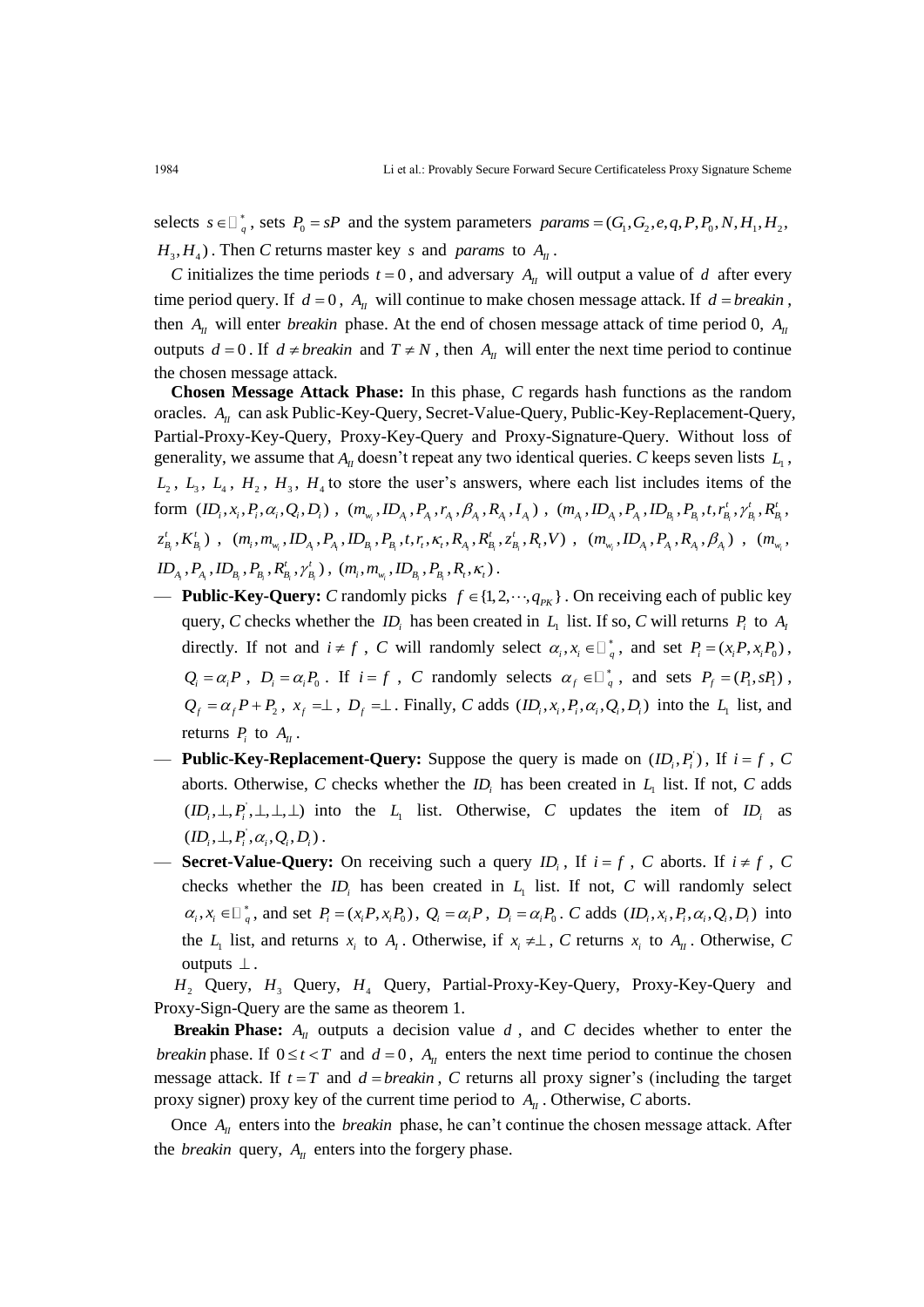**Forgery Phase:** If C doesn't abort in the simulation, then  $A_{II}$  outputs a validly forged proxy signature  $\{m^*, m^*_w, ID^*_A, P^*_A, ID^*_B, P^*_B, \mu^*, \psi^*\}$  of the time period  $\mu^*(0 \le \mu^* < T)$ .

Analysis: If  $ID_B^* \neq ID_f$ , aborts. If  $ID_B^* = ID_f$  and  $\{m^*, m_w^*, ID_A^*, P_A^*, ID_B^*, P_B^*, \mu^*, \psi^* = (R_A^*, R_B^{\mu^*},$  $z_\beta^{\mu*}, R_\mu^*, V^*$ ) satisfies the requirements as defined in game 2, according to forking lemma<sup>[26]</sup>, *C* selects different hash function  $H_3$  and uses  $A_{II}$ 's capability to get another valid tuple  ${m^*, m^*_{w}}$ ,  ${ID_A^*, P_A^*, ID_B^*, P_B^*, \mu^*, \psi^{*'} = (R_A^*, R_B^{\mu*}, z_B^{\mu*'}, R_{\mu}^*, V^{*'})\}$ , in which  $H_3(m^*_{w}, ID_A^*, P_A^*, ID_B^*, P_B^*,$  $R_{B}^{\mu*}$  =  $\gamma_{B}^{\mu*}$  =  $H_{3}(m_{w}^{*},ID_{A}^{*}, P_{A}^{*},ID_{B}^{*}, P_{B}^{*}, R_{B}^{\mu*})$  and  $z_{B}^{\mu*} \neq z_{B}^{\mu*}$ . Then *C* gets two valid tuples  $e(V^*, P) = e(h_A^* P_0 + X_A^* + R_A^*, Q_A^*)e(z_B^{\mu*}Y_B^* + R_B^{\mu*}, Q_B^*)e(R_\mu^*, h)$  and  $e(V^*, P) = e(h_A^* P_0 + X_A^* + R_A^*,$  $Q_{A}^{*}$  $\rho e(z_{B}^{\mu*}Y_{B}^{*} + R_{B}^{\mu*}, Q_{B}^{*})e(R_{\mu}^{*}, h)$ , thus  $e(V^{*}-V^{*}, P) = e((z_{B}^{\mu*}-z_{B}^{\mu*})Y_{B}^{*}, Q_{B}^{*})$ , in which  $Q_{B}^{*} = \alpha_{f}P +$  $P_2 = \alpha_f P + bP$  and  $Y_B^* = sP_1$ . Then  $e(V^* - V^{*}, P) = e((z_B^{\mu*} - z_B^{\mu*})sP_1, \alpha_f P + bP)$ , and  $V^* - V^{*'} =$  $(z_B^{\mu*} - z_B^{\mu*}) (a_f + b) s P_1$ , in which  $P_1 = aP$ . *C* checks  $L_1$  list to get  $\alpha_f$ , and computes  $abP = s^{-1}(V^* - V^*)(z_B^{\mu*} - z_B^{\mu*})^{-1} - \alpha_f P_1.$ 

**Probability of Success:** Event  $E_1$  denotes that the algorithm  $C$  does not exit throughout the simulation. Event  $E_2$  denotes that  $A_{II}$  outputs  $t = T$  and  $d = b$ *reakin*. Event  $E_3$  denotes that  $A_{II}$  forges a valid proxy signature in the time period  $\mu^*(0 \le \mu^* < T)$ . Event E<sub>4</sub> denotes that  $A_{II}$  outputs a valid tuple  $\{m^*, m^*, ID_A^*, P_A^*, ID_B^*, P_B^*, \mu^*, \psi^*\}$ , and  $ID_B^* = ID_f$  when event  $E_3$ occurs. Then  $Succ_C^{CDH} = Pr[E_1 \Lambda E_2 \Lambda E_3 \Lambda E_4] = Pr[E_1] Pr[E_2 | E_1] Pr[E_3 | E_1 \Lambda E_2] Pr[E_4 | E_1 \Lambda E_2 \Lambda E_3]$ . Among that  $Pr[E_1]$  $\Pr[E_{_1}] = (1 - \frac{1}{\cdot \cdot \cdot})^{q_{\textit{PKR}} + q_{\textit{SV}} + q_{\textit{ProK}} }$ *PK E q*  $=(1-\frac{1}{\sqrt{2}})^{q_{PKR}+q_{SV}+q_{ProK}}\,\,,\,\, \Pr[E_{_2}\,|\,E_{_1}]\,.$  $\Pr[E_{_2} | E_{_1}] = \frac{1}{N}, \; \Pr[E_{_3} | E_{_1} \Lambda E_{_2}] = \; \; \mathit{Succ}^{c^{ma,cida,}}_{A_{_H}}$  $Succ_{A_n}^{cma, cida, breakin}$ ,  $4 + 21 + 22 + 32$  $Pr[E_4 | E_1 \Lambda E_2 \Lambda E_3] = \frac{1}{2}$ *PK q*  $\Delta E_2 \Delta E_3$ ] =  $\frac{1}{\Delta E_2}$ . Hence  $Succ_C^{CDH} = \frac{1}{N}$ *PK*  $=\frac{1}{Nq_{\scriptscriptstyle PK}}\cdot~(1-\frac{1}{q_{\scriptscriptstyle PK}})^{q_{\scriptscriptstyle PKR}+q_{\scriptscriptstyle SV}+q_{\scriptscriptstyle ProK}}~Succ_{A_{\scriptscriptstyle H}}^{c_{\scriptscriptstyle TRa,cida,breakin}}$ *PK q*  $\sim$   $\longrightarrow$   $\int^{q_{PKR}+q_{SV}+q_{ProK}}$   $Succ_{A_{rr}}^{c_{ma,cida,breakin}}$ .

# **6.3 Efficiency Analysis**

**Table 1** gives the comparison of computational efforts and security proof of our scheme with those of the schemes in  $[23]$  and  $[24]$ . We denote by *BP* the bilinear pairing operation, *H* the hash operation, M the scalar multiplication in  $G_1$ , E the exponentiation in the group  $G_2$ .

Compared to scheme in [23], our **Proxy-Verify** algorithm requires one more multiplication operations, but our scheme gives the concrete security proof, while the scheme [23] is insecure under the public key replacement attack. Compare to scheme in [24], although our **Proxy-Verify** algorithm requires more multiplication operations, our scheme is still more efficient, because exponentiation operations requires much more computational efforts. The most important is the scheme in [23] and [24] don't give concrete security proof, while our scheme is proved to be secure in the random oracle model.

| --------------------- |                   |                     |                       |
|-----------------------|-------------------|---------------------|-----------------------|
| <b>Scheme</b>         | <b>Proxy-Sign</b> | <b>Proxy-Verify</b> | <b>Security Proof</b> |
| Scheme in [23]        | $1H+1M$           | $3H+1M+4BP$         | No                    |
| Scheme in [24]        | $1H+1M$           | $2H+1E+4BP$         | No                    |
| Our Scheme            | $1H+1M$           | $2H + 2M + 4RP$     | Yes                   |

**Table 1.** Efficiency Analysis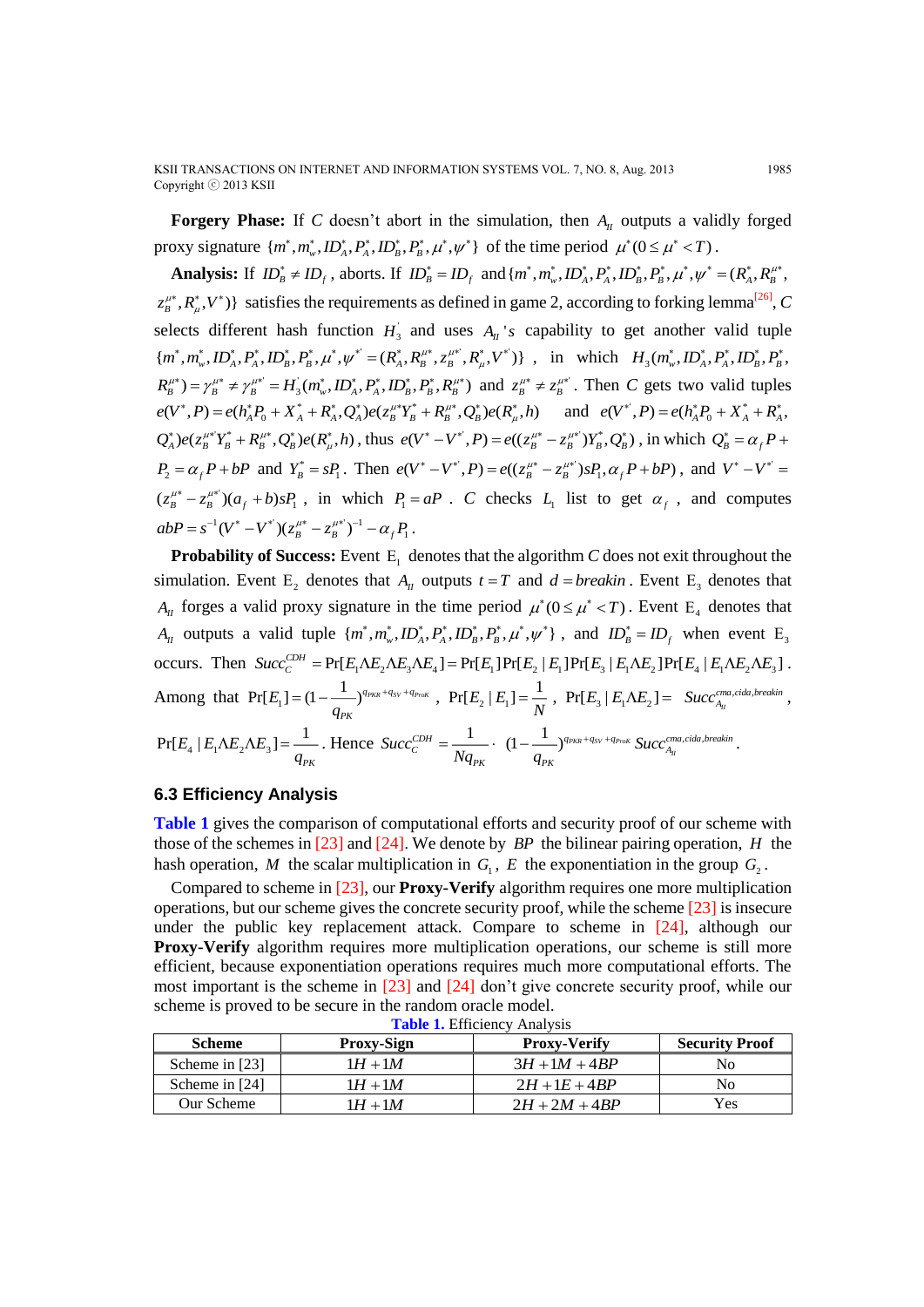### **7. Conclusion**

In this paper, we propose a forward secure certificateless proxy signature in the random oracle model. Our security model takes into account the super adversary in certificateless signature. We prove our scheme is existentially unforgeable against chosen message attack under CDH assumption. What is worth mentioning is that we firstly give the formal definition and security model of forward secure certificateless proxy signature. Moreover, the scheme has effectively dealt with the key exposure problem and has no certificate management problem.

## **Acknowledgments.**

We would like to thank anonymous referees for their helpful comments and suggestions.

## **References**

- [1] M. Mambo, K. Usuda and E. Okamoto, "Proxy signature: delegation of the power to sign messages," *IEICE Transactions on Fundamentals*, vol. E79-A, no. 9, pp. 1338-1353, 1996[. Article](http://search.ieice.org/bin/summary.php?id=e79-a_9_1338)  [\(CrossRef Link\)](http://search.ieice.org/bin/summary.php?id=e79-a_9_1338)
- [2] X. Y. Huang, Y. Mu, W. Sulilo and F. T. Zhang, "Short designed verifier proxy signature from pairings," in *Proc. of EUC Workshops 2005*, LNCS 3823, pp. 835-844, 2005. [Article \(CrossRef](http://link.springer.com/chapter/10.1007/11596042_86)  [Link\)](http://link.springer.com/chapter/10.1007/11596042_86)
- [3] F. G. Zhang and K. Kim, "Efficient ID-based blind signature and proxy signature from bilinear pairings," in *Proc. of ACISP 2003*, LNCS 2727, pp. 312-323, 2003. [Article \(CrossRef Link\)](http://link.springer.com/chapter/10.1007/3-540-45067-X_27)
- [4] H. X. Wang and J. Pieprzyk, "Efficient one-time proxy signature," in *Proc. of ASIACRYPT 2003*, LNCS 2894, pp. 507-522, 2003[. Article \(CrossRef Link\)](http://link.springer.com/chapter/10.1007/978-3-540-40061-5_32)
- [5] S. S. Al-Riyami and K. G. Paterson, "Certificateless public key cryptography," in *Proc. of ASIACRYPT 2003*, LNCS 2894, pp. 452-473, 2003. [Article \(CrossRef Link\)](http://link.springer.com/chapter/10.1007/978-3-540-40061-5_29)
- [6] W. Yap, S. Heng and B. Goi, "Cryptanalysis of some proxy signature schemes without certificates," in *Proc. of WISTP 2007*, LNCS 4462, pp. 115-126, 2007. [Article \(CrossRef Link\)](http://link.springer.com/chapter/10.1007/978-3-540-72354-7_10)
- [7] H. Chen, F. T. Zhang and R. S. Song, "Certificateless proxy signature with provable security," *Journal of Software*, vol. 20, no. 3, pp. 692-701, 2009. [Article \(CrossRef Link\)](http://en.cnki.com.cn/Article_en/CJFDTOTAL-RJXB200903019.htm)
- [8] H. Xiong, F. G. Li and Z. G. Qin, "A provably secure proxy signature scheme in certificateless cryptography," *International Journal of Informatica*, vol. 21, no. 2, pp. 277-294, 2010. [Article](http://iospress.metapress.com/content/837603h8828832q6/)  [\(CrossRef Link\)](http://iospress.metapress.com/content/837603h8828832q6/)
- [9] J. G. Li, X. Y. Huang, Y. Mu and W. Wu, "Cryptanalysis and improvement of an efficient certificateless signature scheme," *Journal of Communications and Networks*, vol. 10, no. 1, pp. 10-17, 2008. [Article \(CrossRef Link\)](http://ieeexplore.ieee.org/xpl/login.jsp?tp=&arnumber=6388323&url=http%3A%2F%2Fieeexplore.ieee.org%2Fxpls%2Fabs_all.jsp%3Farnumber%3D6388323)
- [10] R. Anderson, "Two remarks on public key cryptology," Invited lecture, in *Proc. of the 4th ACM Conf. on Computer and Communications Security*, 1997. Article [\(CrossRef](http://www.cl.cam.ac.uk/users/rja14/) Link)
- [11] M. Bellare and S. K. Miner, "A forward-secure digital signature scheme," in *Proc. of CRYPTO'99*, LNCS 1666, pp. 431-448, 1999. [Article \(CrossRef Link\)](http://link.springer.com/chapter/10.1007/3-540-48405-1_28)
- [12] G. Itkis and L. Reyzin, "Forward-secure signature with optical signing and verifying," in *Proc. of CRYPTO 2001*, LNCS 2139, pp. 332-354, 2001. [Article \(CrossRef Link\)](http://link.springer.com/chapter/10.1007/3-540-44647-8_20)
- [13] T. Malkin, D. Micciancio and S. Miner, "Efficient generic forward-secure signature with an unbounded number of time periods," in *Proc. of EUROCRYPT 2002*, LNCS 2332, pp. 400-417, 2002. [Article \(CrossRef Link\)](http://link.springer.com/chapter/10.1007/3-540-46035-7_27)
- [14] B. G. Kang, J. H. Park and S. G. Hahn, "A new forward secure signature scheme," *Cryptology ePrint Archive*, Report 2004/183. [Article \(CrossRef Link\)](https://eprint.iacr.org/2004/183)
- [15] B. Alomair, K. Sampigethaya and R. Poovendran, "Efficient generic forward-secure signatures and proxy signatures," in *Proc. of EuroPKI 2008*, LNCS 5057, pp. 166-181, 2008. [Article](http://link.springer.com/chapter/10.1007%2F978-3-540-69485-4_12)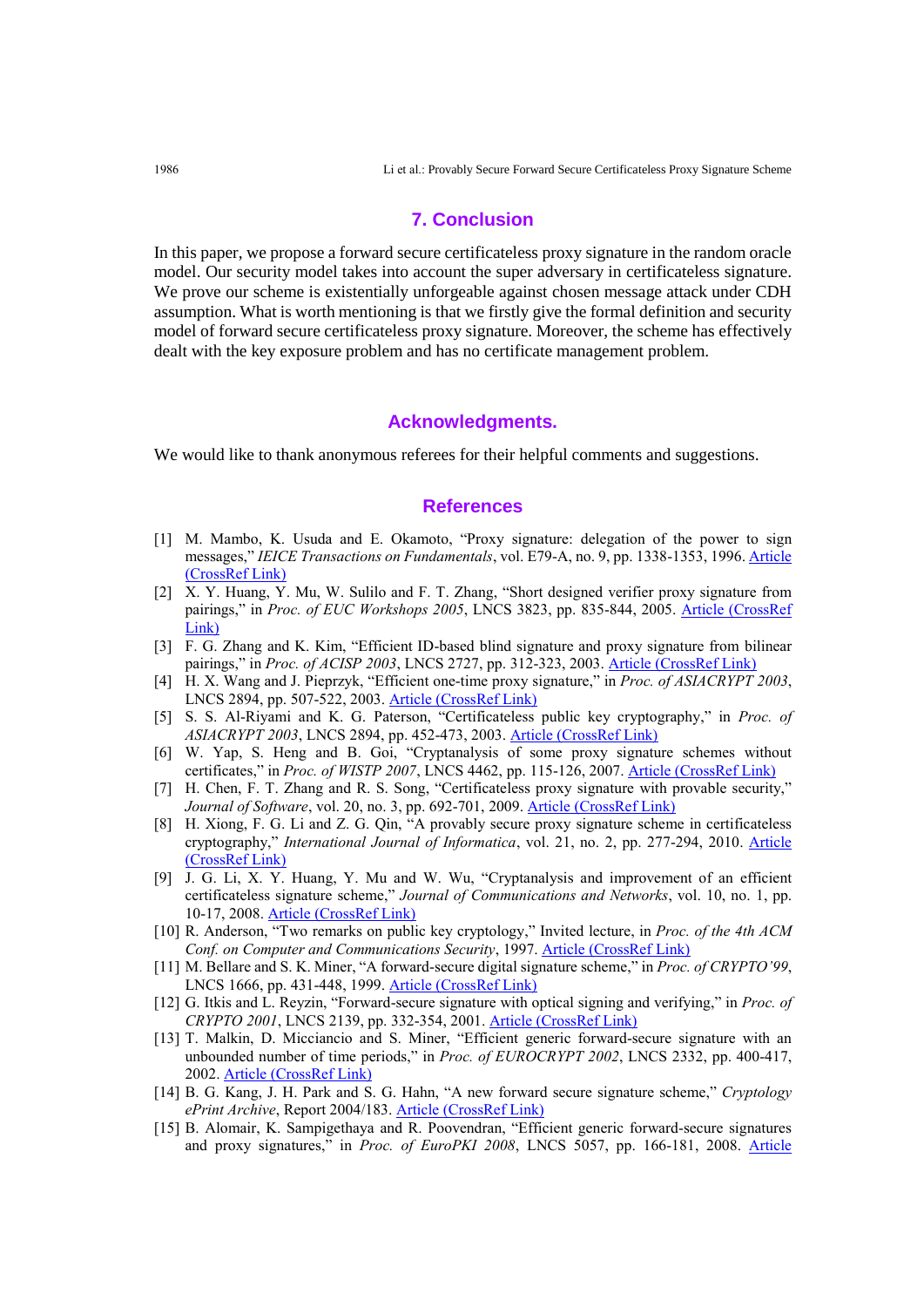KSII TRANSACTIONS ON INTERNET AND INFORMATION SYSTEMS VOL. 7, NO. 8, Aug. 2013 1987 Copyright ⓒ 2013 KSII

[\(CrossRef Link\)](http://link.springer.com/chapter/10.1007%2F978-3-540-69485-4_12)

- [16] J. Yu, F. Y. Kong, X. G. Cheng, R. Hao and G. W. Li, "Construction of yet another forward secure signature scheme using bilinear maps," in *Proc. of ProvSec 2008*, LNCS 5324, pp. 83-97, 2008. [Article \(CrossRef Link\)](http://link.springer.com/chapter/10.1007/978-3-540-88733-1_6)
- [17] T. Nakanishi, Y. Hira and N. Funabiki, "Forward-secure group signatures from pairings," in *Proc. of Pairing 2009*, LNCS 5671, pp. 171-186, 2009. [Article \(CrossRef Link\)](http://link.springer.com/chapter/10.1007/978-3-642-03298-1_12)
- [18] J. Yu, R. Hao, F. Y. Kong, X. G. Cheng and X. F. Guo, "Forward-secure multi-signature in the standard model: security model and construction," *Journal of Software*, vol. 21, no. 11, pp. 2920-2932, 2010. [Article \(CrossRef Link\)](http://www.jos.org.cn/ch/reader/view_abstract.aspx?flag=1&file_no=3834&journal_id=jos)
- [19] B. Libert and M. Yung, "Fully forward-secure group signature," in *Proc. of Cryptography and Security: From Theory to Applications*, LNCS 6805, pp. 156-184, 2012. [Article \(CrossRef Link\)](http://link.springer.com/chapter/10.1007/978-3-642-28368-0_13)
- [20] J. Buchmann, E. Dahmen and A. Hülsing, "XMSS-a practical forward secure signature scheme based on minimal security assumptions," in *Proc. of PQCrypto'2011*, LNCS 7071, pp. 117-129, 2011. [Article \(CrossRef Link\)](http://link.springer.com/chapter/10.1007/978-3-642-25405-5_8)
- [21] A. Hülsing, C. Busold and J. Buchmann, "Forward secure signatures on smart cards," in *Proc. of SAC 2012*, LNCS 7707, pp. 66-80, 2013. [Article \(CrossRef Link\)](http://link.springer.com/chapter/10.1007/978-3-642-35999-6_5)
- [22] M. Abdalla, F. B. Hamouda and D. Pointcheval, "Tighter reductions for forward-secure signature schemes," in *Proc. of PKC 2013*, LNCS 7778, pp. 292-311, 2013. [Article \(CrossRef Link\)](http://link.springer.com/chapter/10.1007/978-3-642-36362-7_19)
- [23] H. B. Chen, X. Y. Yang and Z. Y. Liang, "Forward secure certificateless proxy signature scheme," *Application Research of Computers*, vol. 26, no. 8, pp. 3019-3021, 2009. [Article \(CrossRef Link\)](http://en.cnki.com.cn/Article_en/CJFDTotal-JSYJ200908062.htm)
- [24] H. B. Chen, X. Y. Yang, Z. Y. Liang and X. G. Wu, "Forward secure certificateless proxy signature scheme," *Computer Engineering*, vol. 36, no. 2, pp. 156-157, 2010. [Article \(CrossRef](http://en.cnki.com.cn/Article_en/CJFDTOTAL-JSJC201002056.htm)  [Link\)](http://en.cnki.com.cn/Article_en/CJFDTOTAL-JSJC201002056.htm)
- [25] X. Y. Huang, Y. Mu, W. Sulilo, D. S. Wong and W. Wu, "Certificateless signature revisited," in *Proc. of ACISP 2007*, LNCS 4586, pp. 308-322, 2007. [Article \(CrossRef Link\)](http://link.springer.com/chapter/10.1007/978-3-540-73458-1_23)
- [26] D. Pointcheval and J. Stern, "Security arguments for digital signatures and blind signature," *Journal of Cryptology*, vol. 13, no. 3, pp. 361-396, 2000. [Article \(CrossRef Link\)](http://dx.doi.org/10.1007/s001450010003)